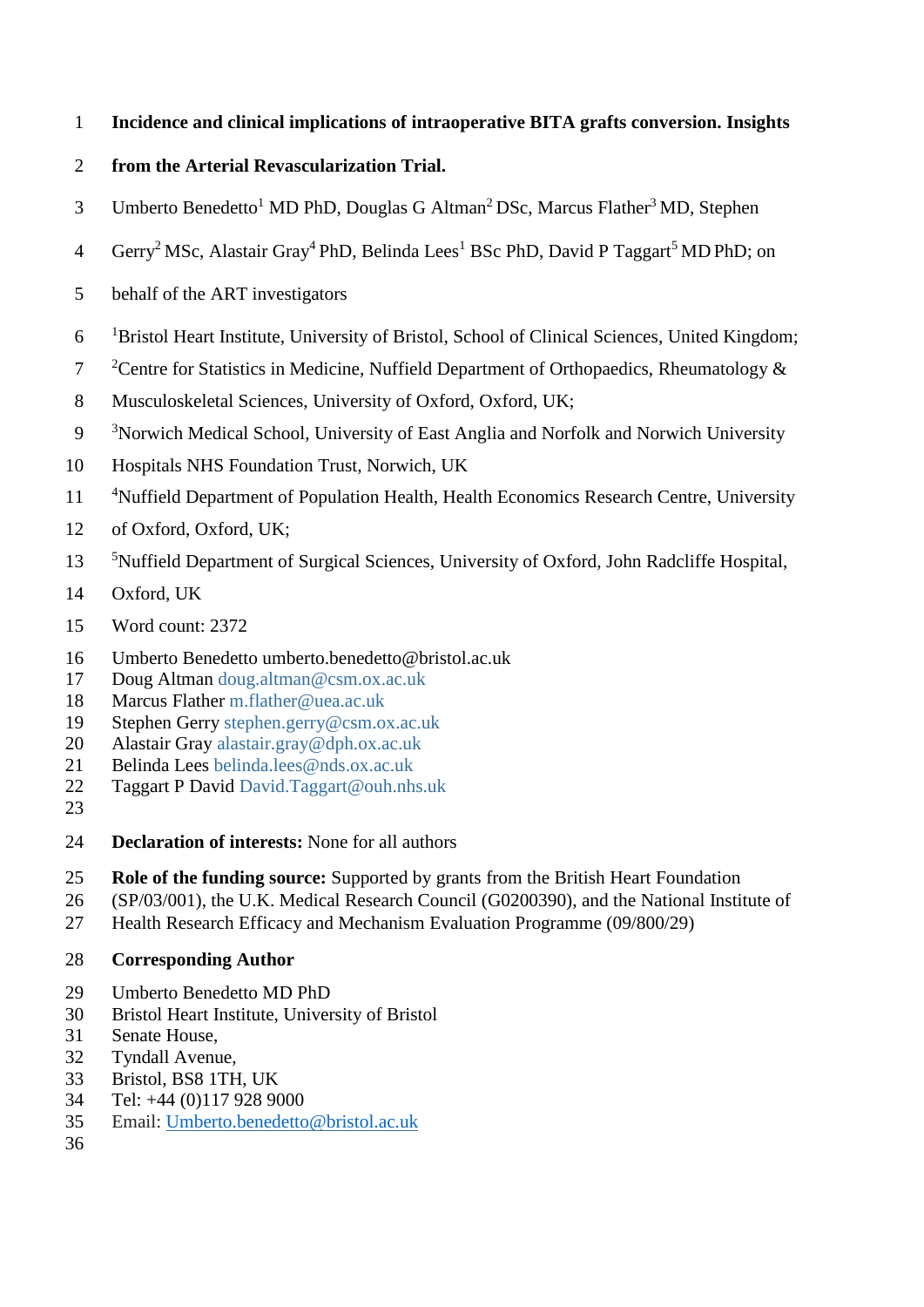## **ABBREVIATIONS**

- ART: Arterial revascularization trial
- BITA: Bilateral internal thoracic arteries
- BMI: Body mass index
- CABG: coronary artery bypass grafting
- CVA: cerebrovascular accident
- COPD: chronic obstructive pulmonary disease
- ITA: internal thoracic artery
- LVEF: left ventricular ejection fraction
- MACCE: major cardiac and cerebrovascular events
- MI: myocardial infarction
- PCI: percutaneous coronary intervention
- POAF: postoperative atrial fibrillation
- PS: propensity score
- SITA: Single internal thoracic artery
- SVG: saphenous vein grafts
- SMD: standardized mean difference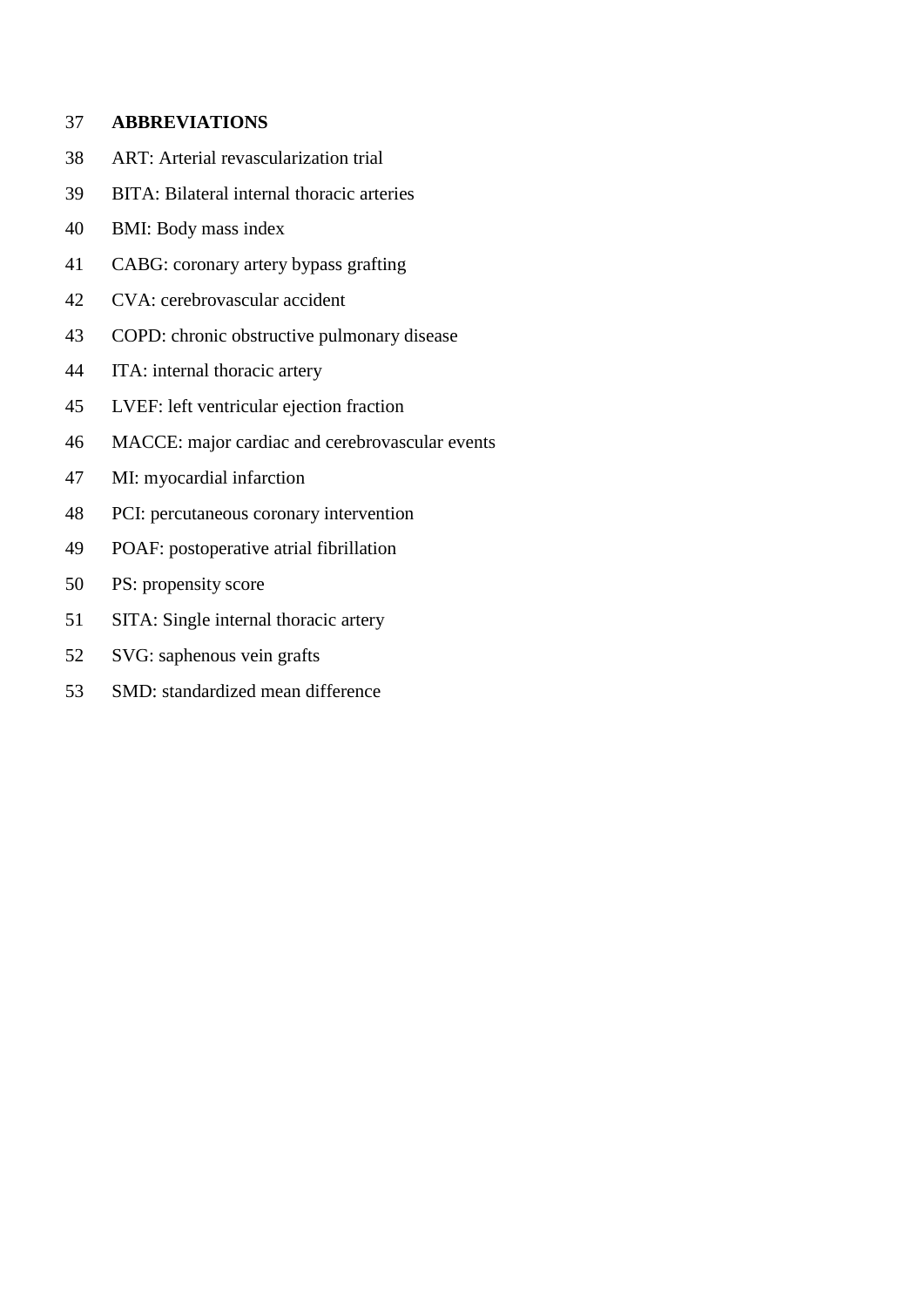**Central Message:** The incidence of intraoperative bilateral internal thoracic artery (BITA) graft conversion in the ART was not irrelevant despite participating surgeons were requested to have expertise in BITA grafts.

 **Prospective statement:** Reasons beyond bilateral internal thoracic artery (BITA) grafts underutilization remain unclear. In the ART participating surgeons were requested to have expertise in BITA grafts. We found that in the ART the incidence of intraoperative BITA graft conversion was not irrelevant thus supporting that BITA grafts may represent a challenge also for experienced surgeons.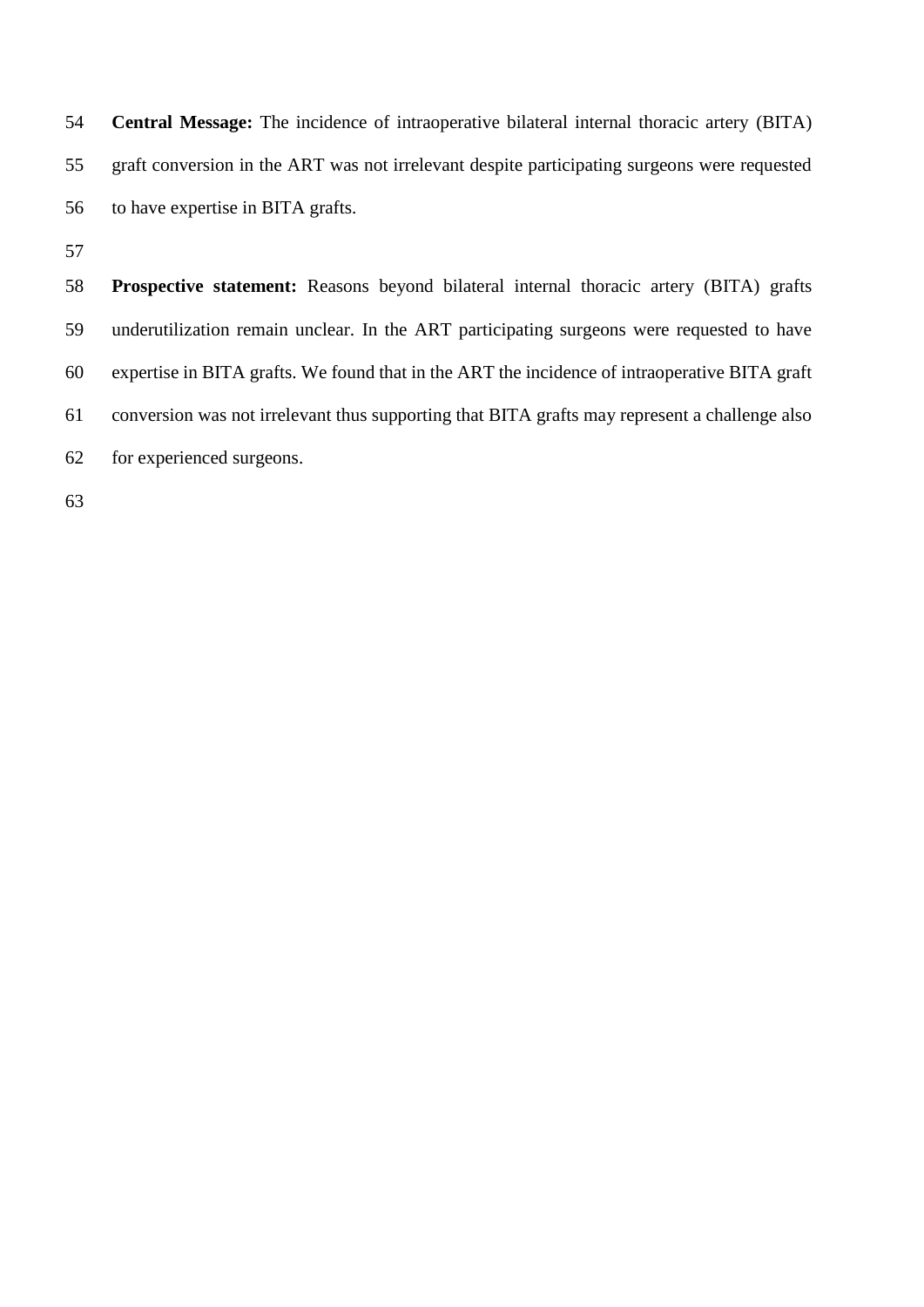#### **Abstract**

 **Background:** The arterial revascularization trial (ART) has been designed to answer the question whether the use of bilateral internal thoracic arteries (BITA) can improve 10-year outcomes when compared to single internal thoracic artery (SITA). In the ART, a significant proportion of patients initially allocated to BITA received other conduit strategies. We sought to investigate the incidence and clinical implication of BITA grafts conversion in the ART. **Methods:** Among patients enrolled in the ART (n=3102), we excluded those allocated to SITA (n=1554), those who did not undergo surgery (n=16) and those operated on but withdrew after randomization (n=7). Propensity score matching was used to compare converted vs non-converted BITA groups.

 **Results:** A total of 1525 patients were operated with intention to receive BITA grafting. Of those, 233 (15.3%) were converted to other conduit selection strategies. Incidence of conversion largely varied across 28 centres involved (from 0% to 42.9%). The most common reason for BITA grafts conversion was the evidence of at least one internal thoracic artery not suitable which was reported in 77 cases. Patients with intraoperative BITA graft conversion received a lower number of grafts (2.95±0.84 vs 3.21±0.74; P<0.001). However, hospital mortality rate was comparable to those who did not require BITA graft conversion (0 vs 1.6%; P=0.1) as well as the incidence of major complications. At 5 years we found a non-significant excess of deaths (11.9% vs 8.4%; P=0.1) and major adverse events (17.1% 13.2%; P=0.1) mainly driven by an excess of revascularization in patients requiring conversion.

 **Conclusions:** The incidence of intraoperative BITA graft conversion is not irrelevant . BITA graft conversion is not associated with increased operative morbidity but its effect on late outcomes remain uncertain.

**Keywords:** bilateral internal thoracic artery; randomised controlled trial; outcomes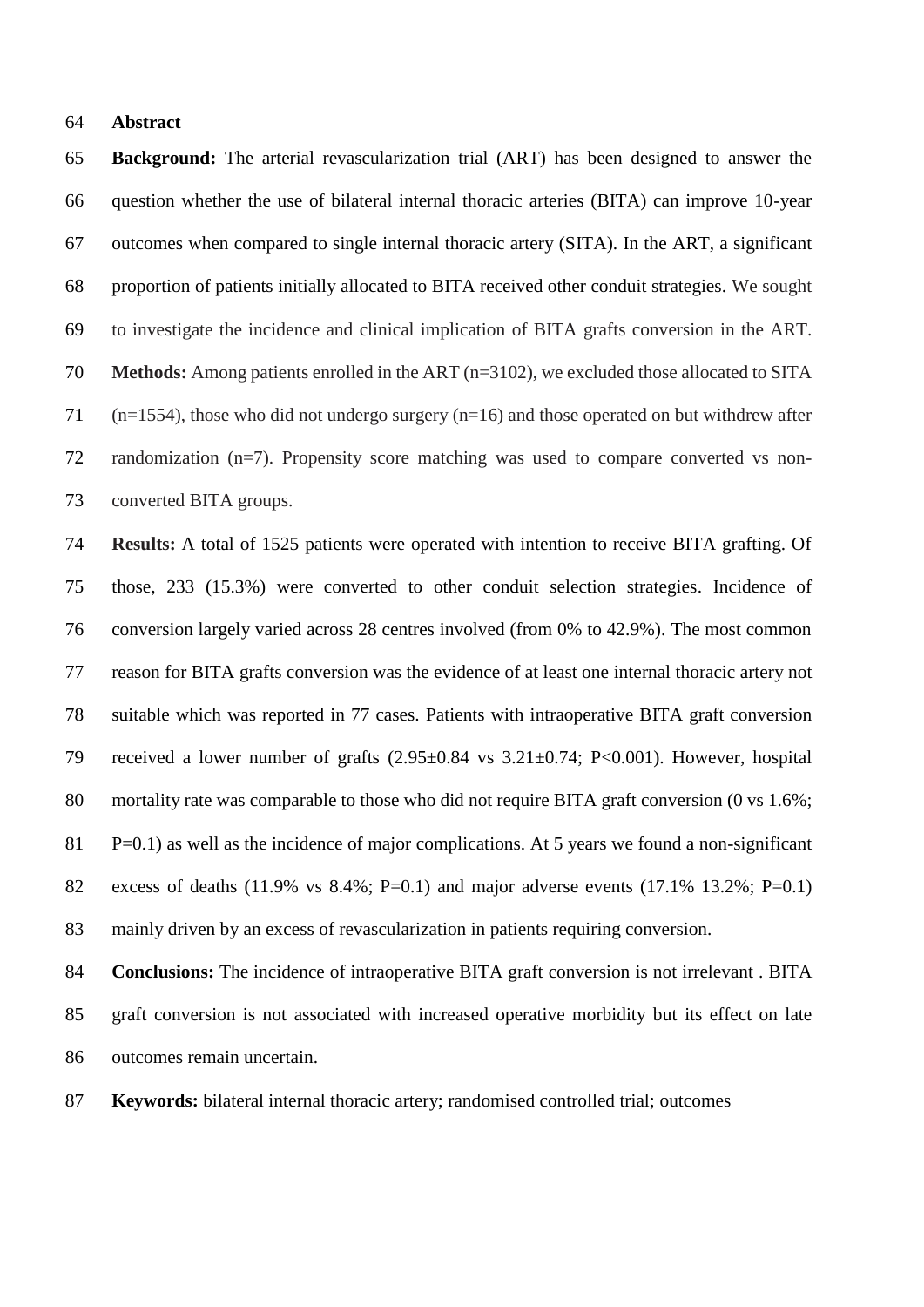Despite evidence from large observational studies have consistently suggested that the use of bilateral internal thoracic artery (BITA) graft improves long term survival when compared to single internal thoracic artery (SITA) graft in coronary artery bypass graft (CABG) surgery [1,2], the use of BITA graft remains particularly low. As a matter of fact, BITA grafting represents only 4–12% of all CABG procedures over the more traditional use of the SITA with additional saphenous vein grafts (SVG) [3]. Reasons for BITA underutilization are multifactorial. Most of surgeons just do not perform BITA grafting based on the increased risk of sternal wound complications and technical complexity [4,5]. However, same patients initially intended to receive BITA grafts requires intraoperative conversion to other conduits strategies. Incidence and causes of intraoperative BITA grafts conversion and its clinical implication has never been investigated.

 The arterial revascularization trial (ART) has been designed to answer the question whether the use of bilateral internal thoracic arteries (BITA) can improve 10-year outcomes when compared to single internal thoracic artery (SITA) in coronary artery bypass grafting (CABG) [6]. Interim 5-year results have shown similar clinical outcomes between the two groups [7]. 103 In ART only surgeons with experience of  $\geq$ 50 BITA operations were able to undertake BITA procedures in the trial [6]. We sought to investigate reasons for intraoperative BITA grafts conversion and its clinical implication by performing a post-hoc analysis of the ART.

## **Methods**

 A post-hoc analysis of 5-year outcomes of the ART trial was conducted. This research adheres to the principles set forth in the Declaration of Helsinki (http://www.wma.net/en/30publications/10policies/b3/index.html). Among patients enrolled in the ART (n=3102) from 2004 to 2007, we excluded those allocated to SITA (n=1554) and those who did not undergo surgery (n=16) and those operated on but withdrew after randomization (n=7).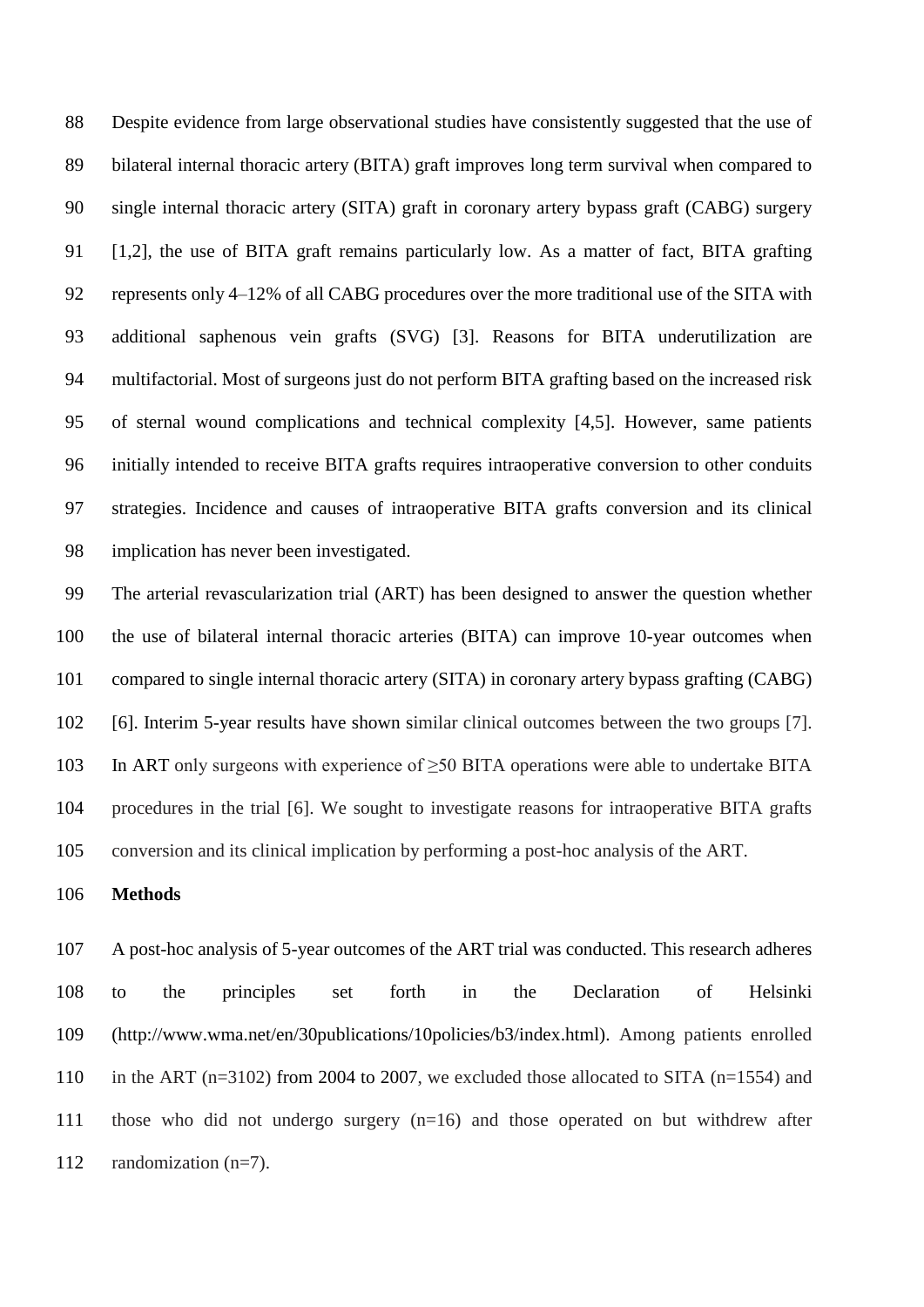#### **Trial design**

 The ART was approved by the institutional review board of all participating centers, and informed consent was obtained from each participant. The protocol for the ART has been published [6]. Briefly, the ART is a 2-arm, randomized multicenter trial conducted in 28 hospitals in 7 countries, with patients being randomized equally to SITA or BITA grafts. Eligible patients were those with multivessel coronary artery disease undergoing CABG. BITA grafts configuration (y graft vs. in-situ graft vs. free graft) was left at discretion of the surgeon (video). Patients requiring single grafts or redo CABG were excluded. Patients with evolving MI (defined as the rise and fall of a biomarker together with one of a longer list of criteria comprising ischaemic symptoms, the development of pathologic Q waves, ischaemic ECG changes, and a coronary artery intervention) were also excluded. However, patients with unstable angina defined as pain on any activity or rest pain were included.

#### **Follow-up**

 Questionnaires were sent to study participants by post every year after surgery. No clinic visits were planned apart from the routine clinical 6-week post-operative visit. Participants were sent stamped addressed envelopes to improve the return rates of postal questionnaires. Study co- ordinators contacted participants by telephone to alert them to the questionnaire's arrival and to ask them about medications, adverse events and health services resource use. Five-year follow-up was completed for all patients included in the present analysis.

## **Study outcomes**

 Hospital outcomes investigated were re-exploration for bleeding, intra-aortic balloon pump (IABP) insertion, myocardial infarction (MI), cerebrovascular accident (CVA), postoperative atrial fibrillation (POAF), sternal complications revascularization and hospital mortality. Late outcomes were 5-year all-cause mortality and cumulative incidence of major cardiac and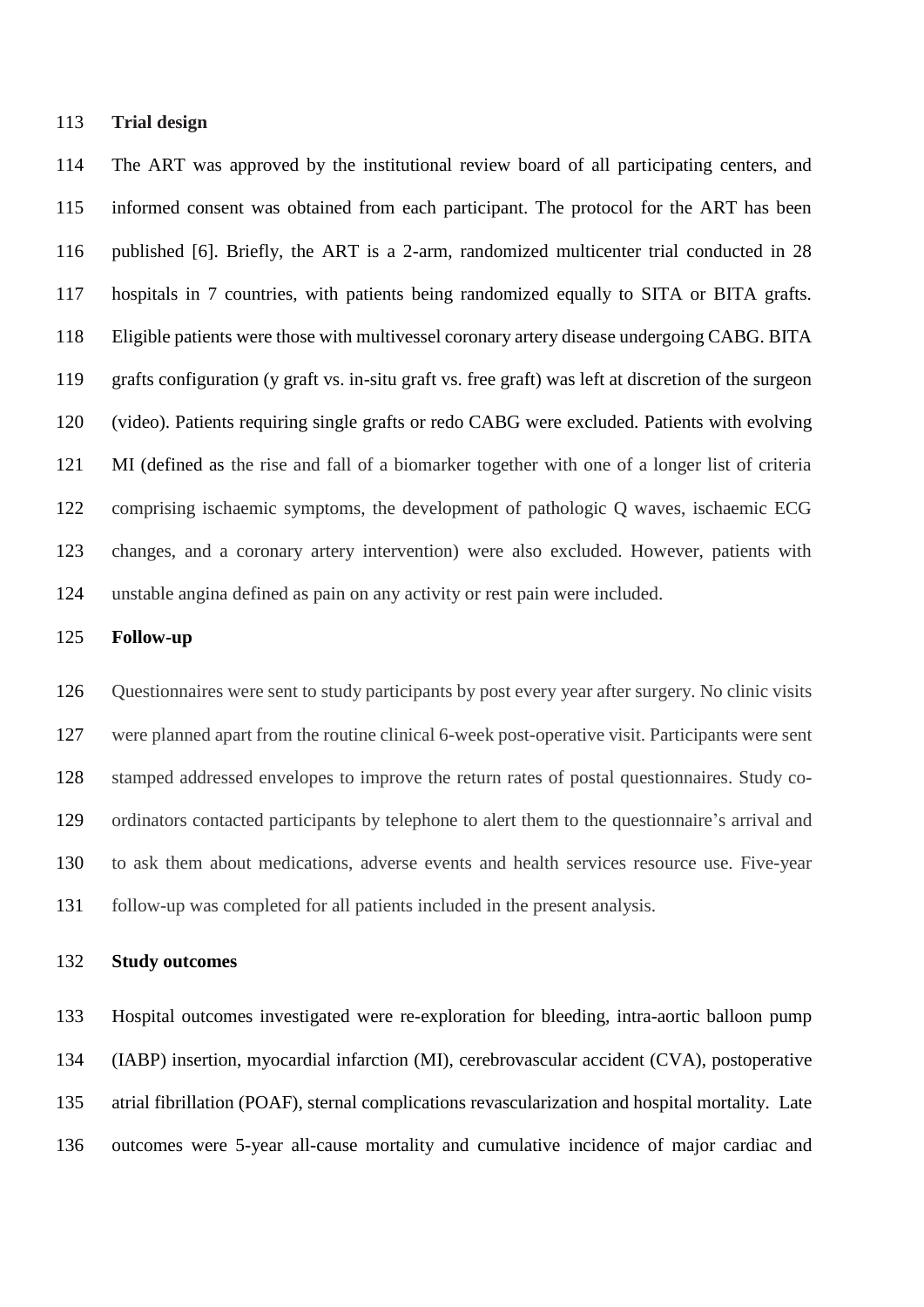cerebrovascular events (MACCE) including cardiovascular (CV) death, CVA, MI and repeat revascularization.

#### **Outcomes definitions**

 Death was classified into cardiovascular and non-cardiovascular, where possible, using autopsy reports and death certificates. Congestive heart failure, arrhythmia or myocardial infarction, pulmonary embolus and dissection were considered cardiovascular causes of death.

 MI was diagnosed when two of the following three criteria were present: 1. Unequivocal ECG changes; 2. Elevation of cardiac enzyme(s) above twice the upper limit of normal or diagnostic troponin rises; 3. Chest pain typical for acute MI which lasted more than 20 minutes. CVA was defined as new neurological deficit evidenced by clinical signs of paresis, plegia or new cognitive dysfunction including any mental status alteration lasting more than 24 hours and/or evidence on CT or MRI scan of recent brain infarct (less than 6 months). Repeat revascularization was defined as coronary bypass surgery or percutaneous coronary intervention (PCI) performed after trial procedure. Sternal complications included sternal wound infection requiring antibiotics, VAC therapy, debridement or reconstruction.

#### **Statistical analysis**

 Multiple imputation (m=3) was used to address missing data. Rubin's method [8] was used to combine results from each of the imputed data sets (Amelia R package). Due to lack of randomization with regards to BITA conversion, a propensity score (PS) was generated for each patient from a multivariable logistic regression model (C-statistics 0.64) based on pre- specified set of covariates (as listed in Table 1) with requiring conversion vs non-converted as a binary dependent variable [9]. Pairs of patients were derived using greedy 1:3 matching with a calliper of width of 0.2 standard deviation of the logit of the PS [\(nonrandom](http://cran.rproject.org/package=nonrandom) R package). The quality of the match was assessed by comparing selected pre-treatment variables in propensity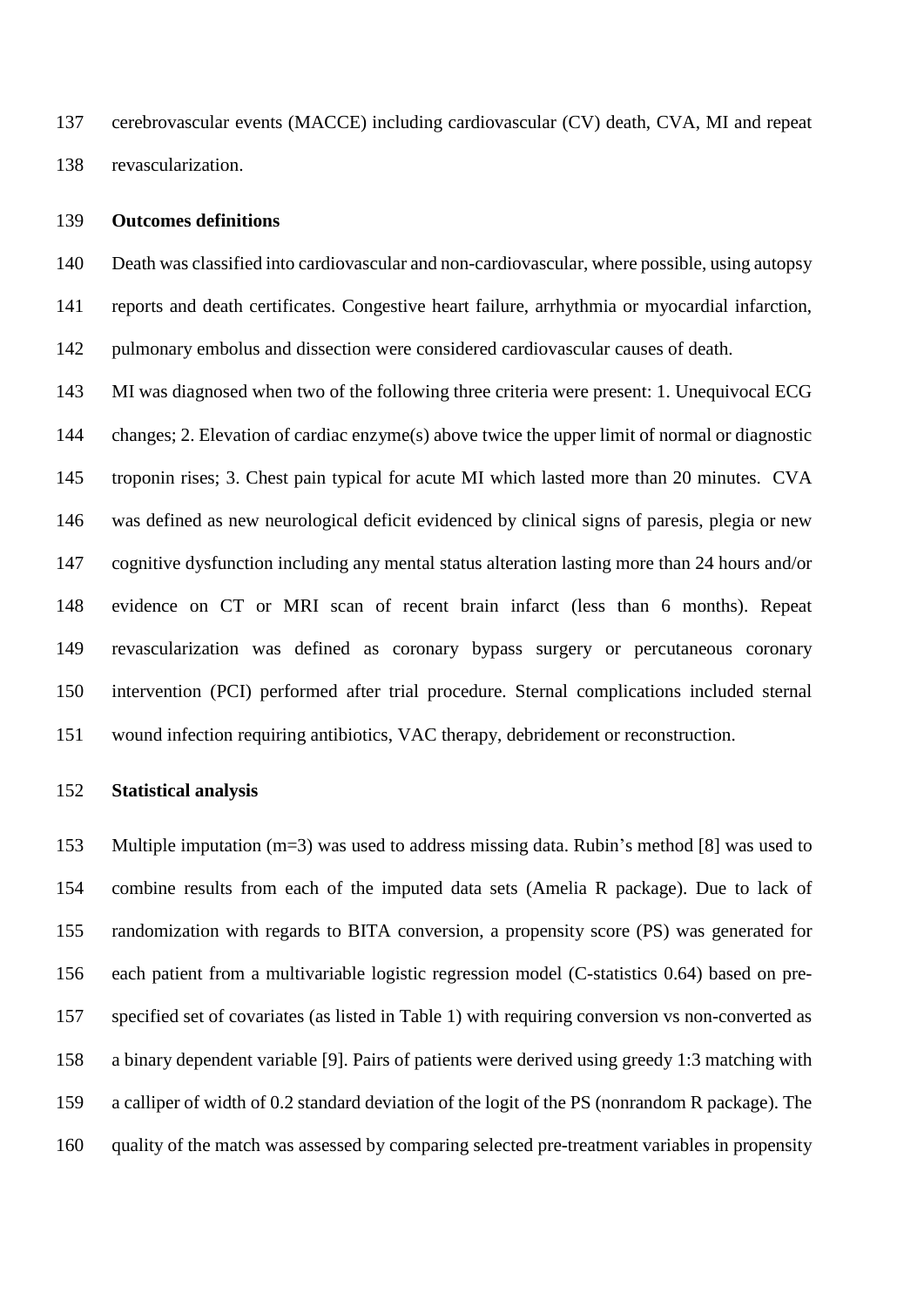score–matched patients using the standardized mean difference (SMD), with an absolute standardized difference of greater than 10% taken to represent meaningful covariate imbalance. [9]. McNemar's test and paired t-test was used to assess the statistical significance of the risk difference for hospital outcomes and stratified log-rank was used to assess the statistical significance of the risk difference for mortality and MACCE at 5 years. Risk competing framework was used to estimate the treatment effect on MACCE individual components (survival R package and riskRegression R package). All p-values <0.05 were considered to indicate statistical significance.

**Results**

### **Study population**

 A total of 1525 patients were operated with intention to receive BITA grafting. Of those, 233 (15.3%) were converted to other conduit selection strategies. Incidence of conversion largely varied across 131 participating surgeons (Figure 1 and Supplementary Table 1). The most common reason for BITA grafts conversion was the evidence of at least one internal thoracic artery (ITA) not suitable which was reported in 77 (33.0%) cases. This was due to during harvesting (n=41), poor flow without apparent injury (n=23) and conduit too short for grafting (n=13). The second most common reasons for BITA conversion were poor target not suitable for BITA grafts in 44 cases (18.9%) and perceived increased risk for sternum complication (i.e. osteoporosis) in 38 cases (16.3%). Other causes were hemodynamic instability which occurred during BITA harvesting in 19 cases (8.1%), intraoperative evidence of other cardiac pathologies requiring intervention in 6 (2.6%) cases and time constrain in 6 (2.6%) cases. In 43 cases (18.5%), surgeons decided to not perform BITA grafts without providing a justification (Central Picture).

 Baseline characteristics in the two groups are reported in Table 1. Overall subjects with intraoperative BITA graft conversion presented a higher risk profile. In particular they were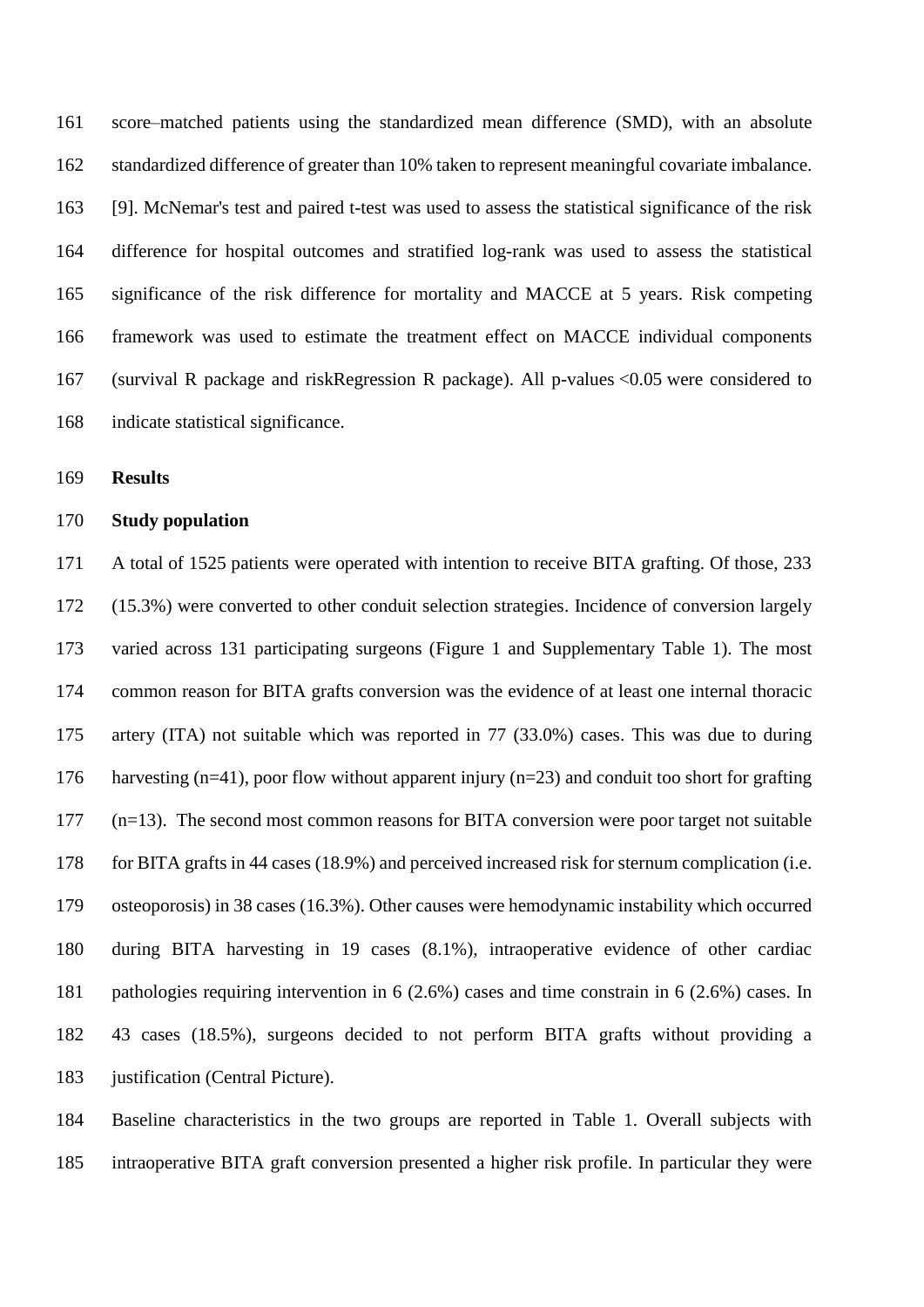more likely to be older and female and were more likely to have diabetes, chronic obstructive pulmonary disease (COPD) and left ventricular ejection fraction (LVEF)<0.5. Intraoperative data breakdown according to causes of BITA conversion showed that increased body mass index (BMI) and diabetes was more common among those converted as perceived at higher risk for risk infection, female gender was more common among those with poor targets and reduced LVEF was more common among those with those with hemodynamic instability during ITA harvesting (Supplementary Table 3). After matching the two groups were comparable for all baseline risk factors (all SMD<0.10; Figure 2).

#### **Intra-operative data**

 Intraoperative data are summarized in Table 2. Patients who had BITA graft conversion were more likely to be undergo on-pump surgery (23.2% vs. 42.1%) and to receive a lower number 197 of grafts  $(2.95\pm0.84 \text{ vs } 3.21\pm0.74)$ , with LAD  $(95.3\% \text{ vs } 99.1\%)$  and circumflex  $(82\% \text{ vs } 99.1\%)$  95.9%) territories being more likely to remain ungrafted. In the BITA conversion group, 19 (8.2%) patients received SVG only. Intraoperative data breakdown according to causes of BITA conversion showed that the number of grafts was lower among those found to have poor 201 targets  $(2.52\pm0.90)$ , and the rate of patients receiving SVG only was higher among those with unsuitable ITA (18.2%) or hemodynamic instability during harvesting (15.8%) (Supplementary Table 4).

#### **Outcomes**

 Hospital outcomes are summarised in Table 3. Overall patients requiring BITA graft conversion was not associated with a higher incidence of hospital morbidity or mortality. In particular, no patient requiring BITA graft conversion experienced hospital death and the need for intra-aortic balloon pump and need for repeat revascularization was comparable between the two groups. Hospital breakdown according to causes of BITA conversion showed that those requiring conversion for hemodynamic instability during ITA harvesting presented the highest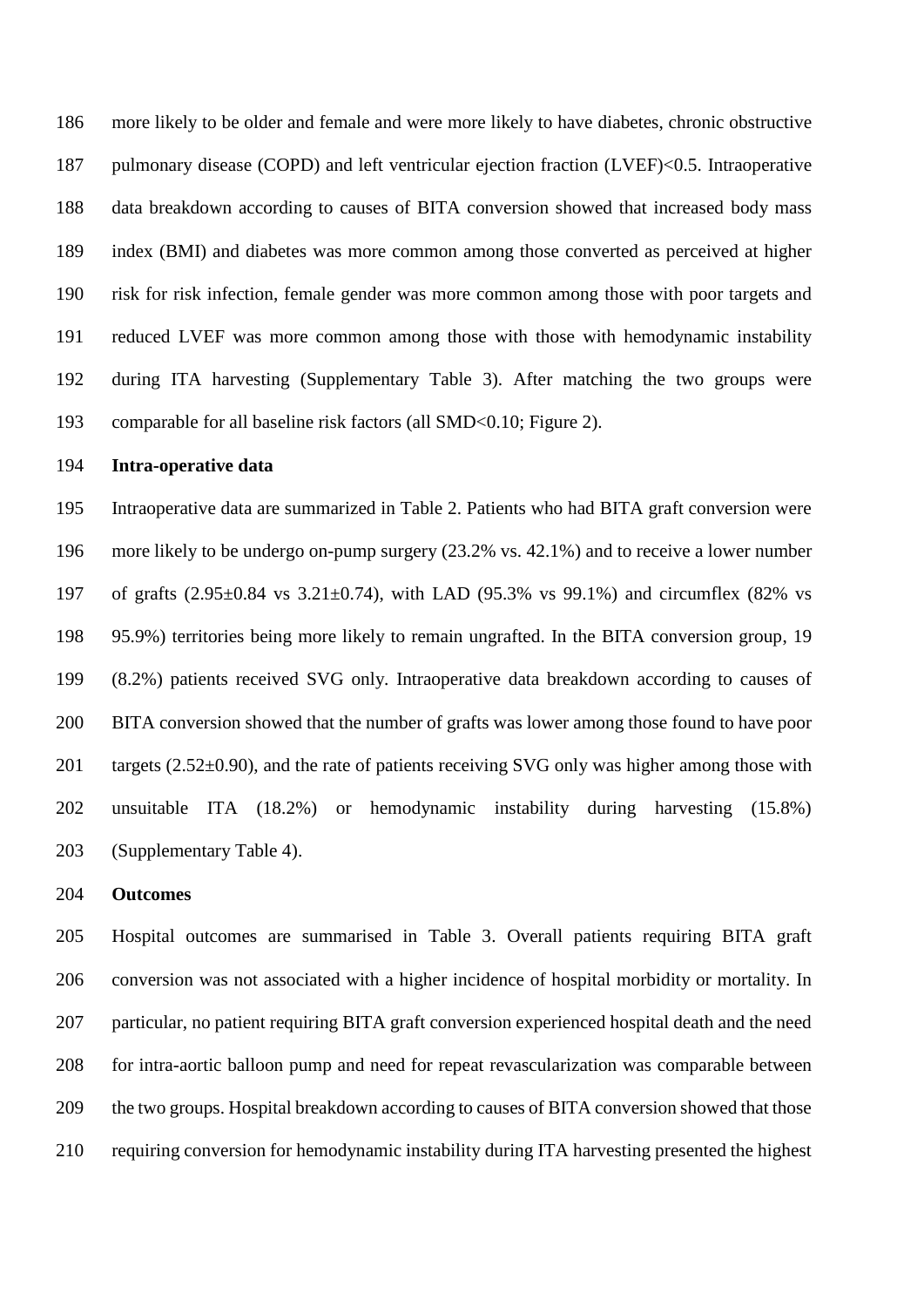rate of IABP insertion, renal replacement therapy and postoperative MI (Supplementary Table 5).

 Five-year outcomes are summarised in Table 4 and Figure 3. In patients requiring conversion we found a non-significant excess of deaths (11.9% vs 8.4%; P=0.1) and MACCE (17.1% 13.2%; P=0.1) mainly driven by an excess of revascularization (Figure 4). Those who required conversion for hemodynamic instability during ITA harvesting and found to have poor target or unsuitable ITA tended to have a higher rate of mortality and MACCE. (Supplementary Table 5).

#### **Conduit selection in patients initially allocated to SITA**

 For descriptive purpose, we also reported conduits selection in those initially allocated to SITA graft. Among 1554 patients initially allocated to SITA, eight were not operated on (1 death, 4 withdrew, 3 cases with no reason reported) and the remaining 1546 underwent surgery. Of those, 1494 received SITA graft (96.7%) and 38 received BITA grafts (2.5%) for the following 224 reasons: no other suitable conduit available  $(n=21, 1.4\%)$ , withdrew  $(n=2, 0.1\%)$  and reason not report (n=15, 1.0%). Only 14 patients received neither SITA nor BITA (0.9%) for the 226 following reasons: ITA unsuitable  $(n=10, 0.6\%)$ , unsuitable target  $(n=2, 0.1\%)$ , hemodynamic 227 instability (n=1, 0.5%), need for unplanned surgery (n=1, 0.5%).

### **Discussion**

 Reasons beyond underutilization of the BITA graft remains uncertain [4,5]. Many surgeons just do not perform BITA grafts in view of the increased risk of sternal wound [10] and technical complexity [4]. However, the incidence of intraoperative BITA grafts conversion to other graft strategies in patients initially intended to receive BITA grafts remains unknown [7]. The perceived increased risk of operative morbidity related to intraoperative conversion can partially contribute to the reluctance of many surgeons to perform BITA grafts also in view of the current intense professional and public scrutiny of cardiac surgeons'.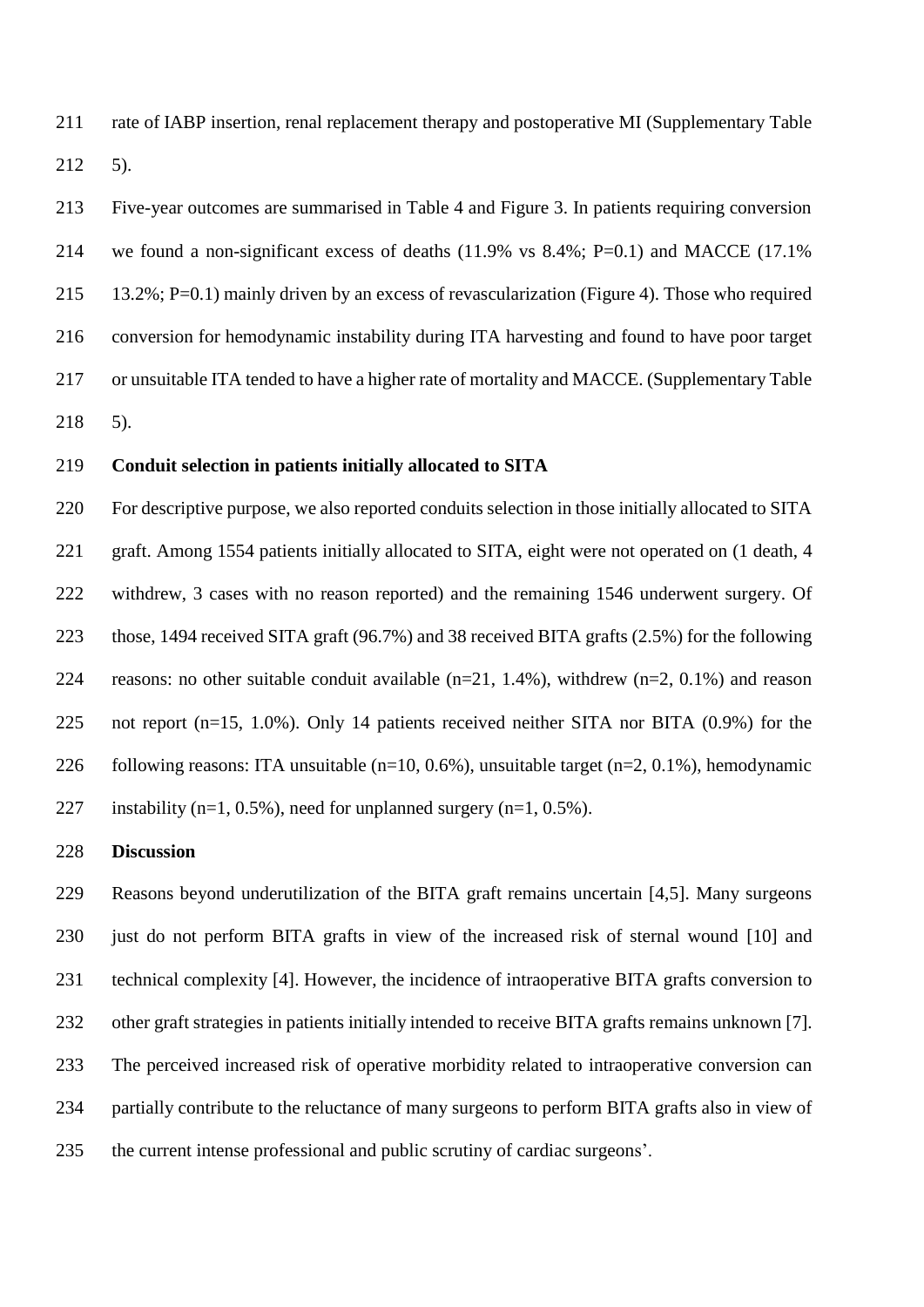The ART trial represents a unique opportunity to investigate the incidence and causes of intraoperative BITA graft conversion [7]. Interestingly, despite participating surgeons were anticipated to be expert in BITA grafts, the rate of intraoperative conversion was not irrelevant. In fact 15.3% of patients initially intended to received BITA grafts required intraoperative conversion to other conduit strategies. However, we noticed that there was a very large variation in BITA grafting conversion across centres and surgeons which supports the central role for individual surgeon experience. Interestingly, unsuitable ITA was reported as the main reason (33%) for intraoperative BITA grafts conversion to other conduit strategies and it was mainly related to injury during harvesting. Of notice, the rate of unsuitable ITA in those allocated to SITA graft was only 0.6% suggesting that harvesting two ITAs is more demanding and can influence surgeon's precisions. In addition, in 44 patients, BITA was not performed because of poor target. Among those patients, only 7 patients requited 1 grafts only. In all other cases, SVG and/or RA were used in addition to SITA grafts, suggesting that technical difficulty of performing BITA grafts rather than the absence of graftable targets. We also found that 19 patients become unstable during BITA harvesting and we can hypothesis that prolonged heart compression secondary to the use of chest retractor during ITA harvesting may not be always tolerated especially in presence of reduced LVEF. On the other hand, a main reason for conversion not related to complication or technical complexity was the perception of increased risk of sternal wound complication after chest opening (i.e. osteoporotic sternum). In case of intraoperative conversion, SITA plus SVG was the most commonly opted strategy followed by SITA plus RA. Of note, 19 patients (8.2%) received SVG only.

 In contrast to other clinical scenarios when intraoperative conversion significantly increases operative morbidity and mortality such as off-pump to on-pump conversion [11], BITA grafts conversion was not associated with significantly higher rate of operative complications although those requiring conversion for hemodynamic instability during ITA harvesting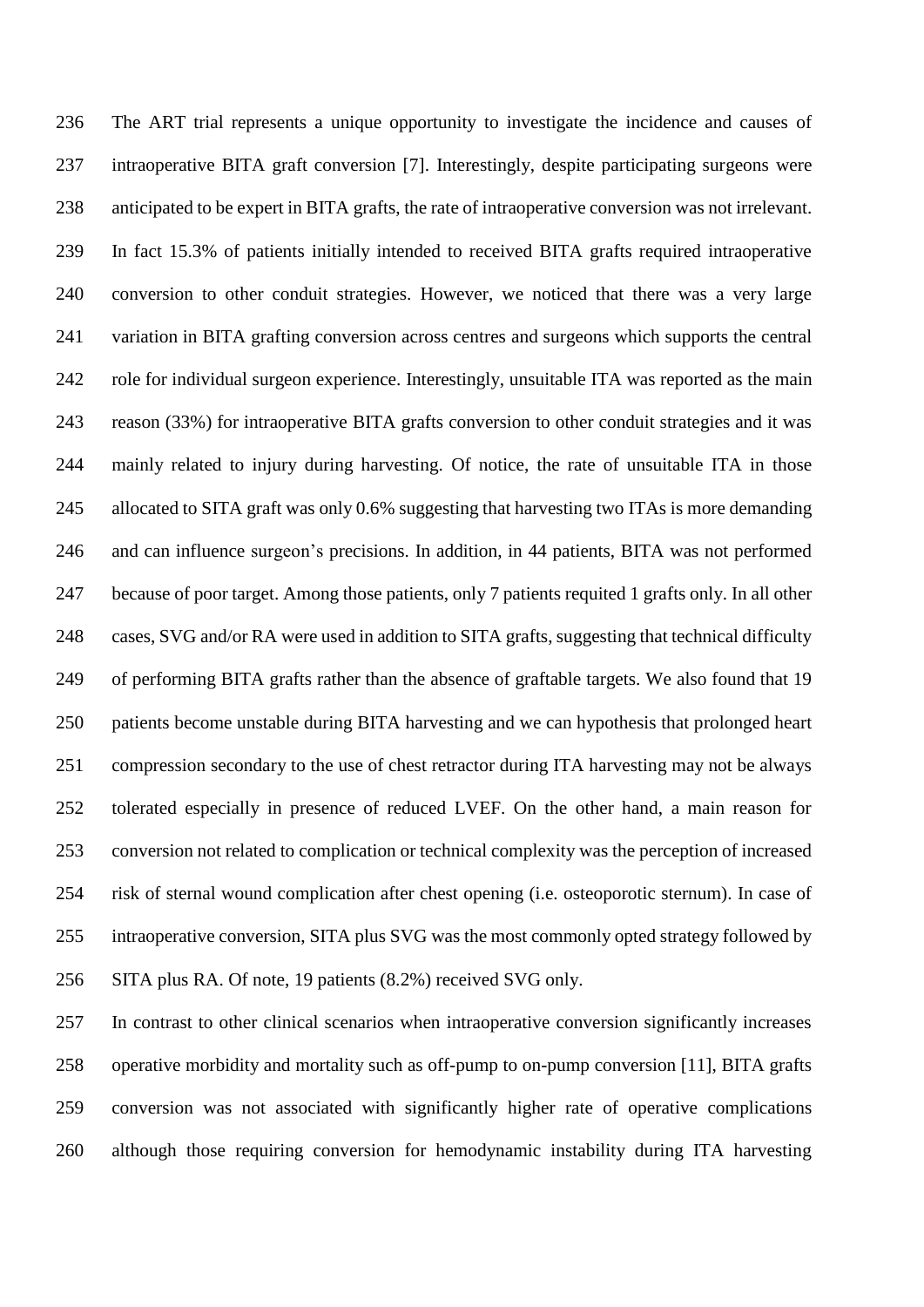presented a numerically higher rate of IABP insertion, renal replacement therapy and postoperative MI. At 5 years, we found a non-significant trend towards an excess of death and MACCE in patients requiring intraoperative conversion in particular among those with perioperative hemodynamic instability, poor target and unsuitable ITA. We can speculate that perioperative myocardial injury, lower number of grafts and excess of SVG only strategy in these three groups respectively might have partially contributed to this trend.

 The unique technical challenges of BITA grafts fuels the perception that adoption of this myocardial revascularization strategy may increase operative morbidity in particular when intraoperative conversion to other conduit strategies is required. The present results support the hypothesis that BITA conversion does not significantly increase operative morbidity. However, the large variation in BITA conversion and its potential implication on late outcomes highlight the importance of negotiating the learning curve with appropriate patient selection, individualized grafting strategy, peer-to-peer training of the entire team, and graded clinical experience.

 There are two main limitations in the present analysis. This is a retrospective analysis of the ART and we cannot exclude residual confounding factors between the two groups despite propensity score adjustment. The number of patients requiring conversion was relatively small and there was a relatively low incidence of adverse events. Therefore, the analysis was likely to be underpowered to detect significant difference between groups for comparisons. Finally, we had no information whether BITA injury during harvesting occurred with skeletonised or pedicled technique.

 In conclusion, the incidence of intraoperative BITA graft conversion is not irrelevant also among experienced surgeons participating in ART. While intraoperative BITA grafts conversion does not increase the risk of operative mortality and major complications, BITA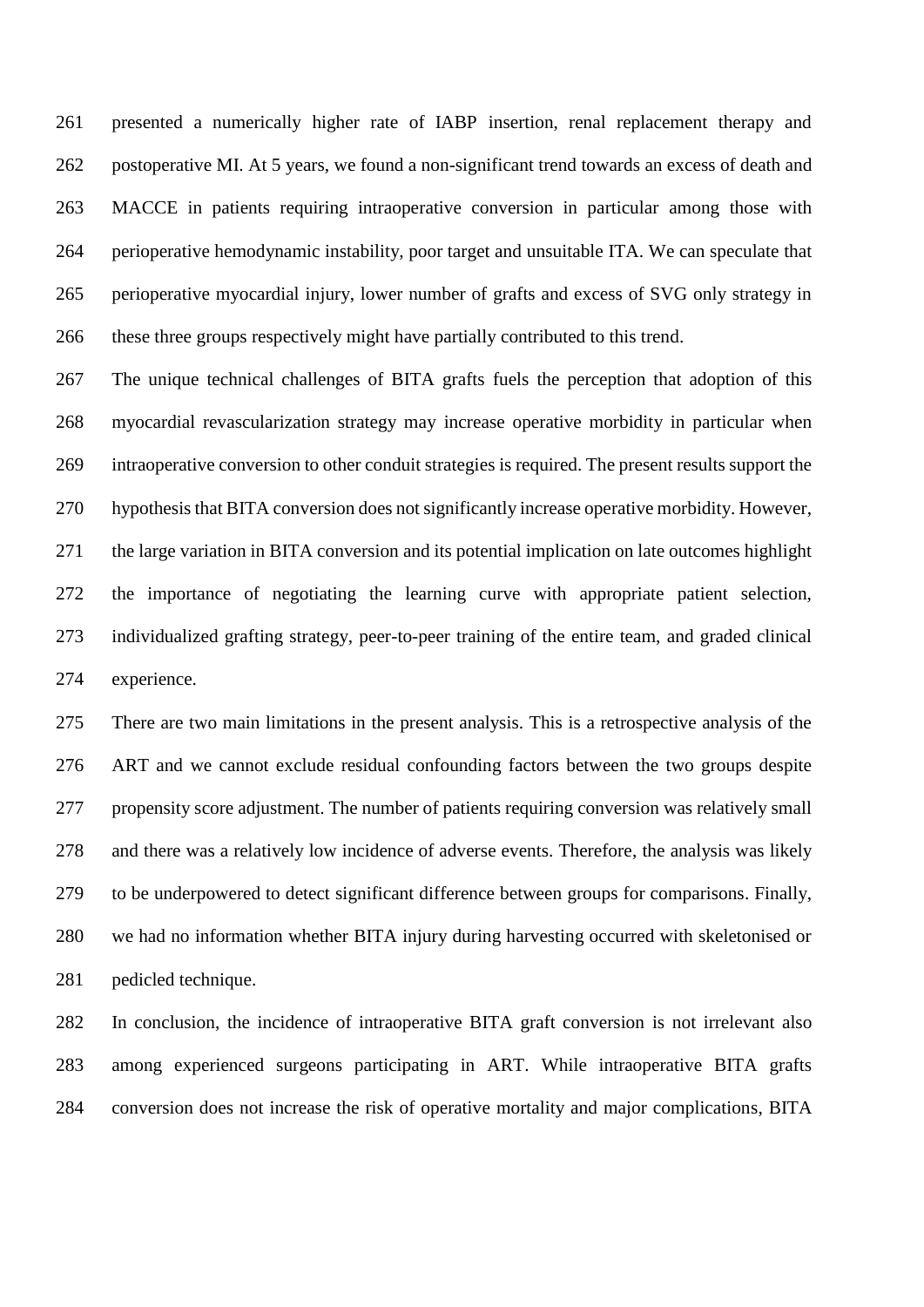conversion might be associated with poorer outcomes at long term follow-up. However, the latter conclusions require further investigations.

## **Appendix. Contributors:**

 Ratnatunga C, Westaby S, Cook J, Wallis C, Wos S, Jasinski M, Widenka K, Blach A, Gocol R, Hudziak D, Zurek P, Deja M, Bachowski R, Mrozek R, Kargul T, Domarardzki W, Frackiewicz J, Zamvar V, Ezakadan D, Buxton B, Seevanayagam S, Matalanis G, Rosalion A, Negri J, Moten S, Atkinson V, Newcomb A, Polidano P, Pana R, Gerbo S, O'Keefe P, von Oppell U, Mehta D, Azzu A, Szafranek A, Kulatilake E, Evans J, Martin N, Banner D, Trivedi U, Forsyth A, Hyde J, Cohen A, Lewis M, Gardner E, MacKenzie A, Cooter N, Joyce E, Parker J, Champney F, Clark S, Dark J, Tocewicz K, Pillay T, Rowling S, Adams-Hall J, Bochenek A, Cisowski M, Bolkowski M, Morawski W, Guc M, Krejca M, Wilczynski M, Duralek A, Gerber W, Skarysz J, Shrestha R, Swiech W, Szmagala P, Krzych L, Pawlak A, Kepa K, Hasan R, Keenan D, Prendergast B, Odom N, McLaughlin K, Cummings-Fosong G, Mathew C, Iles- Smith H, Oomen A, Desai J, El-Gamel A, John L, Wendler O, Andrews M, Rance K, Williams R, Hogervorst V, Gregory J, Jessup J, Knighton A, Hoare A, Ritchie A, Choong C, Nair S, Jenkins D, Large S, Sudarshan C, Barman M, Dhital K, Routledge T, Rosengard B, Munday H, Rintoul K, Jarrett E, Lao-Sirieix S, Wilkinson A, Garner L, Osmond J, Holcombe H, Cale A, Griffin S, Dickson J, Spyt T, Hickey M, Sosnowski A, Peek G, Szostek J, Hadjinikalaou L, Logtens E, Oakley M, Leji S, Gaer J, Amrani M, Dreyfus G, Bahrami T, de Robertis F, Baig K, Asimakopoulos G, Vohra H, Pai V, Tadjkarimi S, Soleimani B, Stavri G, Bull G, Collappen H, Sadowksi J, Gaweda B, Rudzinski P, Stolinski J, Konstanty-Kalandyk J, Moraes F, Moraes C, Wanderley J, Pepper J, De Souza A, Petrou M, Trimlett R, Morgan T, Gavino J, Wang SF, Chandrasekaran V, Kanagasaby R, Sarsam M, Ryan H, Billings L, Ruddick L, Achampong A, Forster E, Pawlaczyk R, Siondalski P, Rogowski J, Roszak K, Jarmoszewicz K, Jagielak D,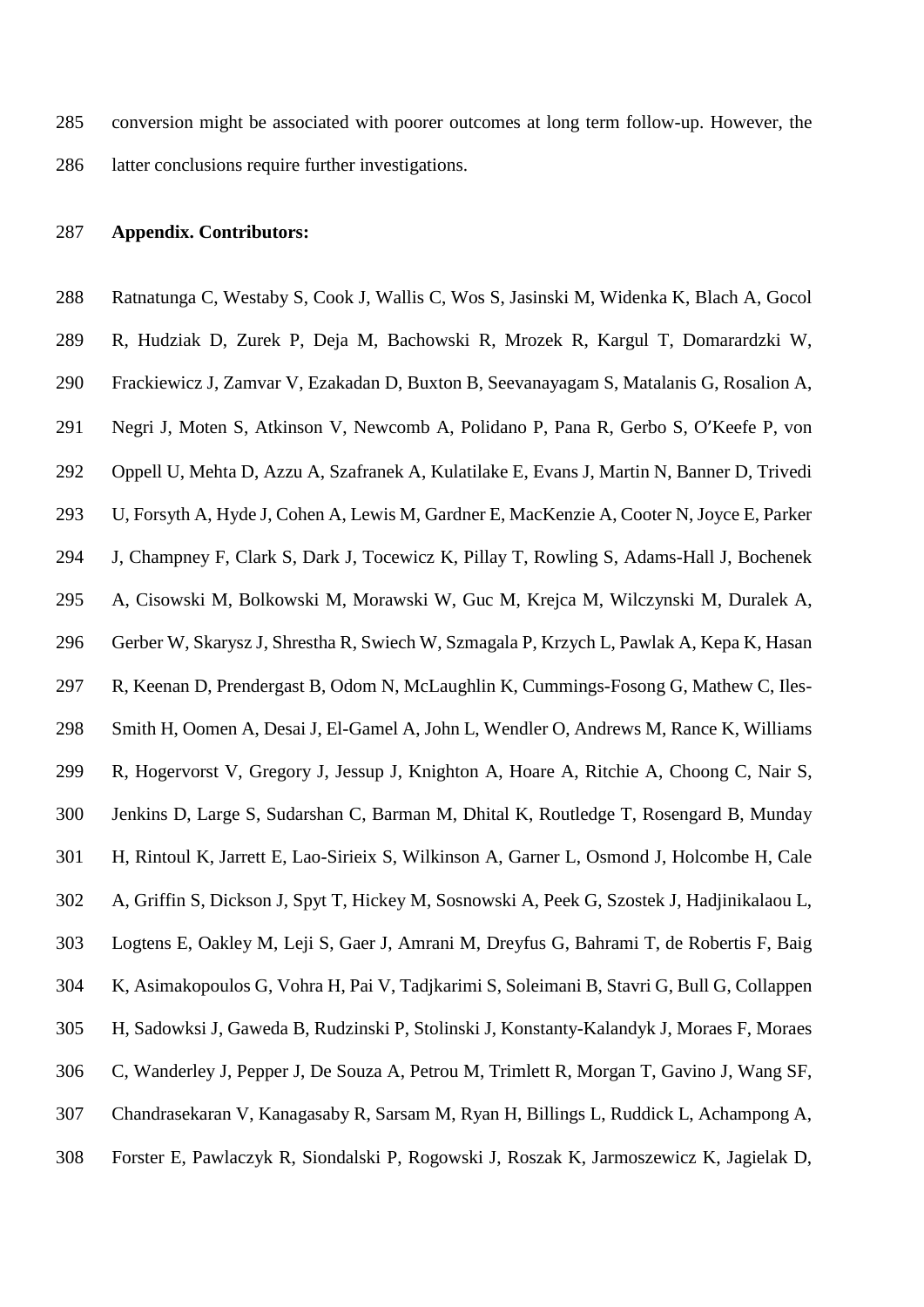- Gafka S, Mannam G, Naguboyin G, Rao Sajja L, Dandu B, Briffa N, Braidley P, Cooper G, Allen K, Sangha G, Bridge C, McMellon H, Casabona R, Actis Dato G, Bardi G, Del Ponte S, Forsennati P, Parisi F, Punta G, Flocco R, Sansone F, Zingarelli E, Dihmis W, Kuduvali M, Prince C, Rogers H, McQuade L, Anisimowicz L, Bokszanski M, Pawliszak W, Kolakowski J, Lau G, Ogorzeja W, Gumanska I, Kulinski P, Podesser B, Trescher K, Bernecker O, Holzinger C, Binder K, Schor I, Bergmann P, Kassal H, Motovova B, Trehan N, Meharwal Z, Malhotra R, Goel M, Kumer B, Bazaz S, Bake N, Singh A, Mishka Y, Gupta R, Basumatary S, Zembala M, Szafron B, Pacholewicz J, Krason M, Farmas A, Wojarski J, Zych B, Szymanik I, Kolwca M, Mazur W, Kurowicki A, Zurek S, Stacel T, Jaworska I, Sleight P, Channon K, Farrell B, Stables R, Vermes G, Pearson J, Pitman M, Yusuf S, Pocock S, Julian D, Treasure
- T, Von Oppel U, Kanagasabay R, Collinson J, Bakhai A, O'Hanlon R, Kotecha D, Qureshi K,
- Geisler T, Manzano-Espinosa L**.**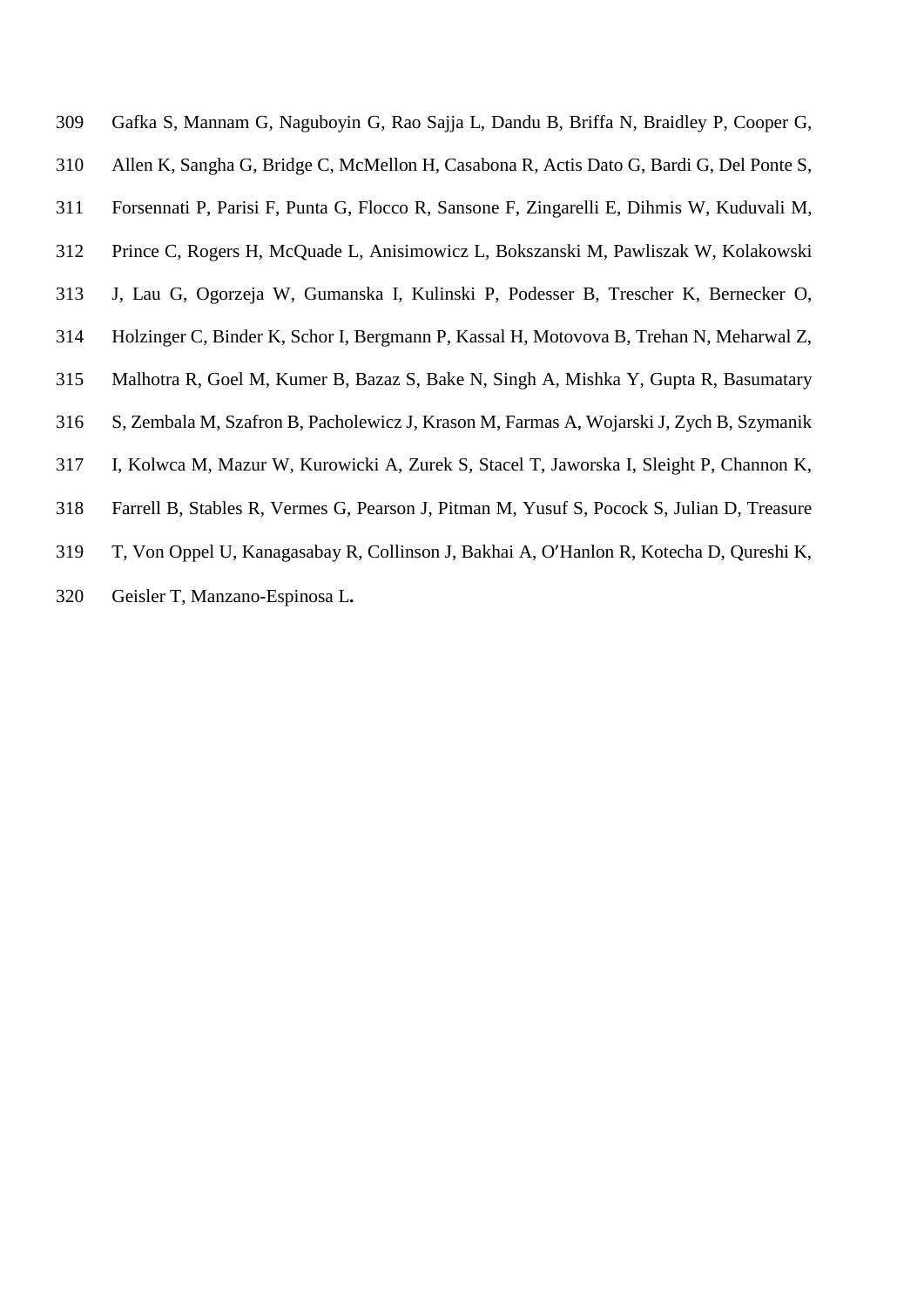#### ferences

| 322 |    | 1. Benedetto U, Montecalvo A, Kattach H, Amrani M, Raja SG; Harefield Cardiac          |
|-----|----|----------------------------------------------------------------------------------------|
| 323 |    | Outcomes Research Group. Impact of the second internal thoracic artery on short- and   |
| 324 |    | long-term outcomes in obese patients: a propensity score matched analysis. J Thorac    |
| 325 |    | Cardiovasc Surg. 2015;149:841-7                                                        |
| 326 |    | 2. Yi G, Shine B, Rehman SM, Altman DG, Taggart DP. Effect of bilateral internal       |
| 327 |    | mammary artery grafts on long-term survival: a meta-analysis approach. Circulation.    |
| 328 |    | 2014 Aug 12;130(7):539-45.                                                             |
| 329 |    | 3. Head SJ, Börgermann J, Osnabrugge RL, Kieser TM, Falk V, Taggart DP, et al.         |
| 330 |    | Coronary artery bypass grafting: Part 2--optimizing outcomes and future prospects. Eur |
| 331 |    | Heart J. 2013; 34:2873-86.                                                             |
| 332 |    | 4. Catarino PA, Black E, Taggart DP. Why do UK cardiac surgeons not perform their      |
| 333 |    | first-choice operation for coronary artery bypass graft? Heart. 2002;88:643-4          |
| 334 |    | 5. Mastrobuoni S, Gawad N, Price J, Chan V, Ruel M, Mesana TG, et al. Use of bilateral |
| 335 |    | internal thoracic artery during coronary artery bypass graft surgery in Canada: The    |
| 336 |    | bilateral internal thoracic artery survey. J Thorac Cardiovasc Surg. 2012; 144:874-9.  |
| 337 | 6. | Taggart DP, Lees B, Gray A, Altman DG, Flather M, Channon K; ART Investigators.        |
| 338 |    | Protocol for the Arterial Revascularisation Trial (ART). A randomised trial to         |
| 339 |    | compare survival following bilateral versus single internal mammary grafting in        |
| 340 |    | coronary revascularisation [ISRCTN46552265]. Trials. 2006;7:7                          |
| 341 | 7. | Taggart DP, Altman DG, Gray AM, Lees B, Gerry S, Benedetto U, et al; ART               |
| 342 |    | Investigators. Randomized Trial of Bilateral versus Single Internal-Thoracic-Artery    |
| 343 |    | Grafts. N Engl J Med. 2016;375:2540-9                                                  |
|     |    |                                                                                        |

$$
321 \t\t\t\tRef
$$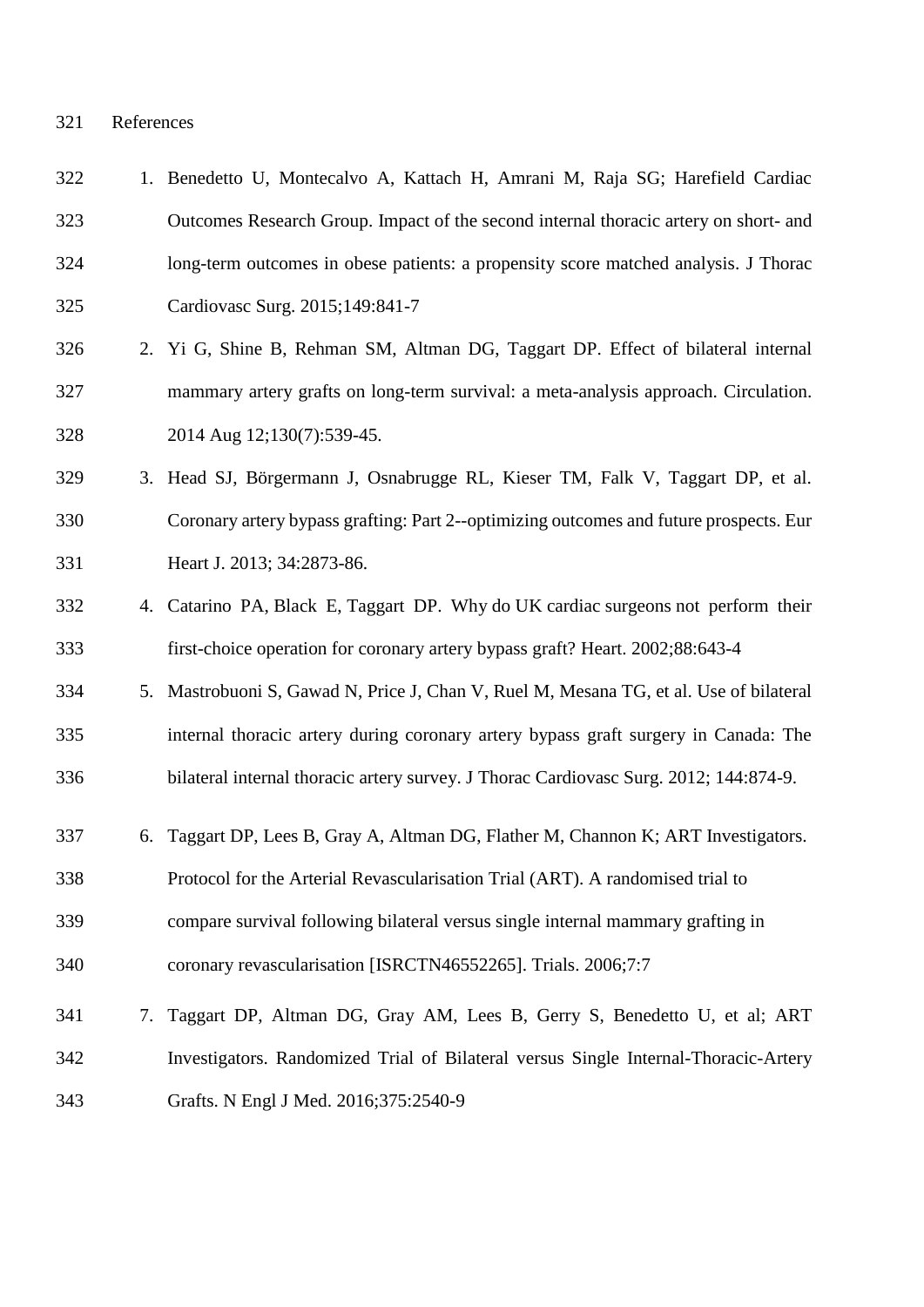- 8. D.B. Rubin. Multiple Imputation for Nonresponse in Surveys. J Wiley & Sons, New York (1987)
- 9. Austin PC. A tutorial and case study in propensity score analysis: an application to estimate the effect of in-hospital smoking cessation counseling on mortality. Multivariate Behav Res, 2011;46:119–151.
- 10. Benedetto U, Altman DG, Gerry S, Gray A, Lees B, Pawlaczyk R, et al; Arterial Revascularization Trial investigators. Pedicled and skeletonized single and bilateral internal thoracic artery grafts and the incidence of sternal wound complications: Insights from the Arterial Revascularization Trial. J Thorac Cardiovasc Surg. 2016 Jul;152(1):270-6.
- 11. Patel NC, Patel NU, Loulmet DF, McCabe JC, Subramanian VA. Emergency conversion to cardiopulmonary bypass during attempted off-pump revascularization results in increased morbidity and mortality. J Thorac Cardiovasc Surg. 2004 Nov;128(5):655-61.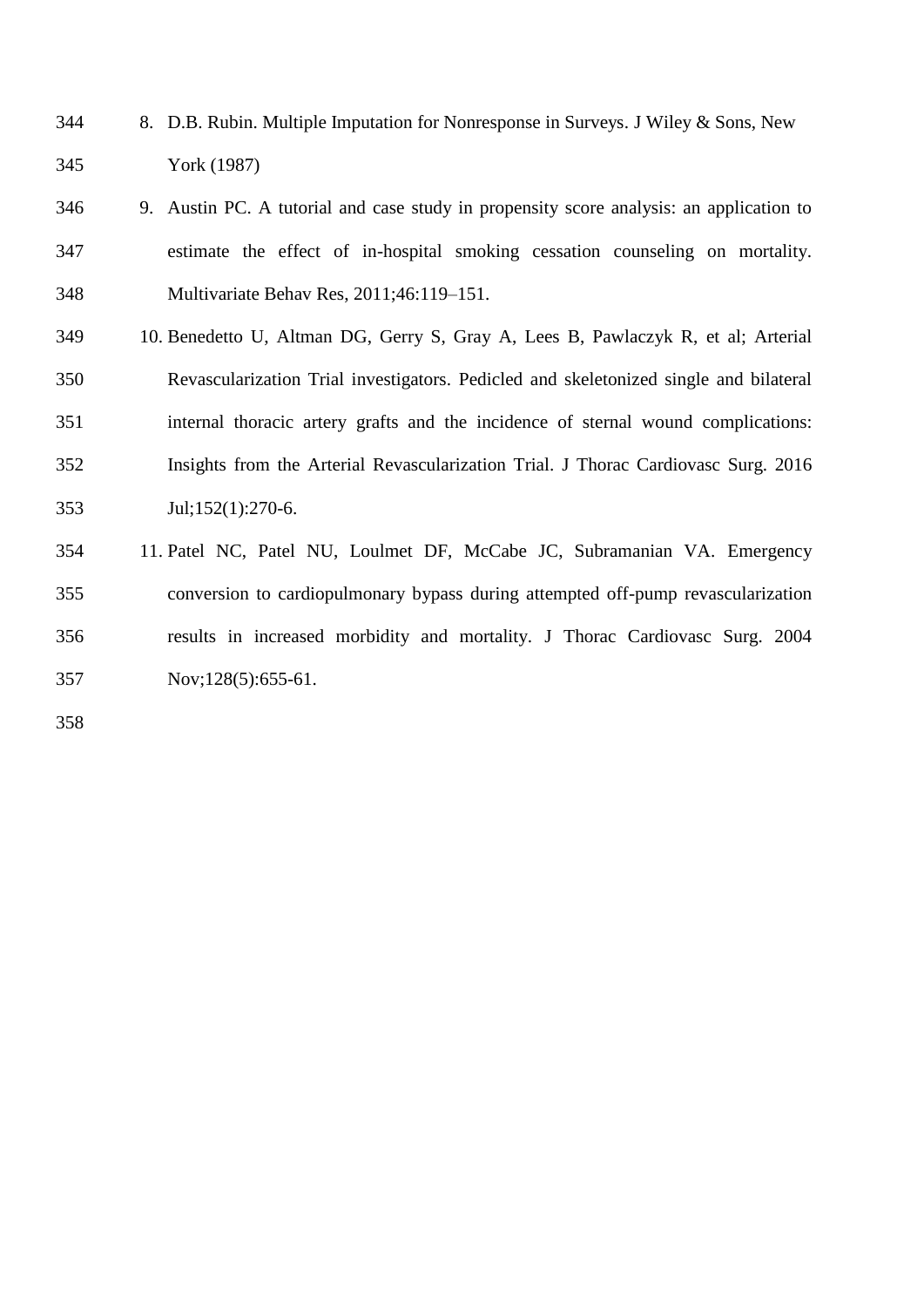|                                 | Requiring              | <b>Not</b>        | <b>SMD</b> | Not converted | <b>SMD</b> |
|---------------------------------|------------------------|-------------------|------------|---------------|------------|
|                                 | Conversion             | Converted         | before     | matched       | after PSM  |
|                                 |                        | <b>Before PSM</b> | <b>PSM</b> |               |            |
| ${\bf N}$                       | 233                    | 1292              |            | 699           |            |
| Age (mean (sd))                 | 65(9)                  | 63(9)             | 0.229      | 65(8)         | 0.019      |
| Female = $1$ ( $\%$ )           | 47(20.2)               | 176 (13.6)        | 0.175      | 135 (19.3)    | 0.022      |
| BMI (mean (sd))                 | 29(4)                  | 28(4)             | 0.117      | 29(4)         | 0.005      |
| SBP (mean (sd))                 | 132(18)                | 132(18)           | 0.003      | 132(18)       | 0.015      |
| DBP (mean (sd))                 | 75(11)                 | 75(11)            | 0.011      | 75(11)        | 0.016      |
| Creatinine (mmol/L)             | 95(21)                 | 97(21.5)          | 0.061      | 96(21)        | 0.015      |
| NYHA III/IV n(%)                | 42 (18.0)              | 290 (22.4)        | 0.110      | 131 (18.7)    | 0.018      |
| Unstable angina $n$ (%)         | 14(6.0)                | 102(7.9)          | 0.074      | 43(6.2)       | 0.006      |
| <b>Treated Hypertension</b>     | 177 (76.0)             | 1002(77.6)        | 0.038      | 543 (77.7)    | 0.041      |
| Treated Hyperlipaemia           | 222 (95.3)             | 1216(94.1)        | 0.052      | 663 (94.8)    | 0.020      |
| Diabetes $n\%$ )                |                        |                   | 0.140      |               | 0.046      |
| N <sub>o</sub>                  | 165(70.8)              | 994 (76.9)        |            | 508 (72.7)    |            |
| On insulin                      | 17(7.3)                | 76(5.9)           |            | 51(7.3)       |            |
| Oral                            | 51(21.9)               | 222 (17.2)        |            | 140(20.0)     |            |
| Smoking $n$ <sup>(%)</sup>      |                        |                   | 0.046      |               | 0.032      |
| Current                         | 32(13.7)               | 198 (15.3)        |            | 92(13.2)      |            |
| Ex                              | $\overline{1}29(55.4)$ | 696 (53.9)        |            | 381 (54.5)    |            |
| Never                           | 72 (30.9)              | 398 (30.8)        |            | 226 (32.3)    |            |
| COPD $n$ <sup>(%)</sup>         | 13(5.6)                | 29(2.2)           | 0.173      | 26(3.7)       | 0.088      |
| Asthma $n$ <sup>(%)</sup>       | 11(4.7)                | 67(5.2)           | 0.021      | 32(4.6)       | 0.007      |
| $PVDn(\%)$                      | 17(7.3)                | 85(6.6)           | 0.028      | 49 (7.0)      | 0.011      |
| TIA $n$ <sup>(%)</sup>          | 8(3.4)                 | 42(3.3)           | 0.010      | 19(2.7)       | 0.041      |
| $CVA n(*)$                      | 5(2.1)                 | 37(2.9)           | 0.046      | 12(1.7)       | 0.031      |
| $MI n(\%)$                      | 104(44.6)              | 506 (39.2)        | 0.111      | 322(46.1)     | 0.029      |
| PCI $n$ <sup>(%)</sup>          | 40(17.2)               | 198 (15.3)        | 0.050      | 117(16.7)     | 0.011      |
| Preop AF pre $n$ <sup>(%)</sup> | 4(1.7)                 | 15(1.2)           | 0.047      | 11(1.6)       | 0.011      |
| LVEF $_{pre}(\% )$              |                        |                   | 0.187      |               | 0.033      |
| $\geq 50\%$ (good)              | 161(69.1)              | 994 (76.9)        |            | 473 (67.7)    |            |
| 31-49% (moderate)               | 67(28.8)               | 268 (20.7)        |            | 209 (29.9)    |            |
| $\leq$ 30% (poor)               | 5(2.1)                 | 30(2.3)           |            | 17(2.4)       |            |
| LMD $n\%$ )                     | 40(17.2)               | 282 (21.8)        | 0.118      | 127(18.2)     | 0.026      |

### 359 Table 1. Baseline characteristics

 $\frac{232(21.6)}{11.2}$   $\frac{232(21.6)}{252(21.6)}$   $\frac{0.116}{11.2}$   $\frac{127(16.2)}{127(16.2)}$   $\frac{0.022}{10.2}$ <br>360 SMD: standardized mean difference; PSM: propensity score matching; BMI: body mass index; SBP: systolic blood pressure; DBP: diastolic blood pressure; COPD: chronic obstructive pulmonary disease; PVD: peripheral vascular disease; TIA: transient ischemic attack; CVA: cerebrovascular accident; MI: myocardial infarction; PCI: percutaneous coronary intervention; AF: atrial fibrillation; LVEF: left ventricular ejection fraction; LMD: left main disease.

365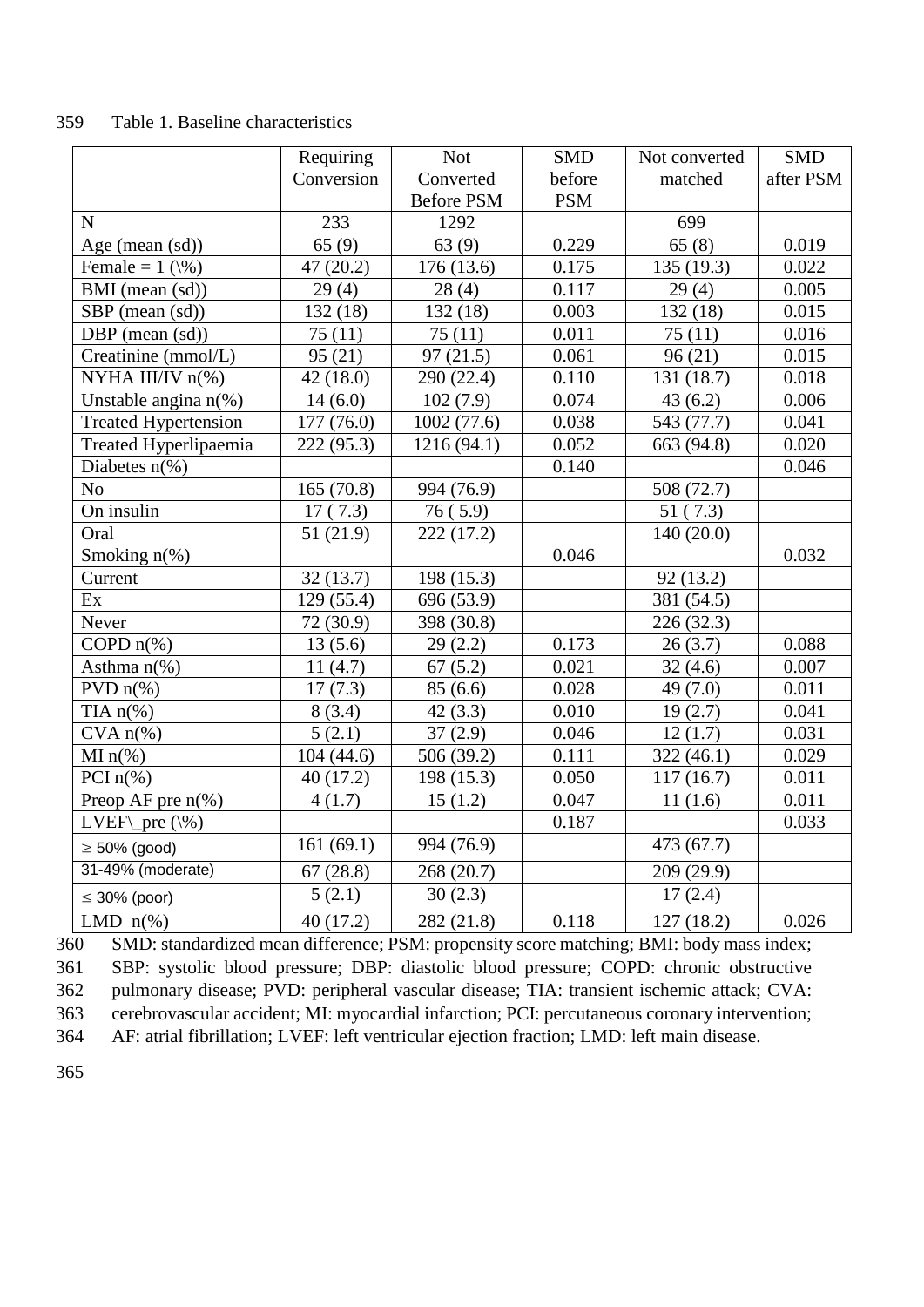# 366 Table 2. Intraoperative data

|                           | Requiring<br>Conversion | <b>Not</b><br>Converted<br><b>Before PSM</b> | P-value<br><b>Before</b><br><b>PSM</b> | Not converted<br>matched | P-value<br>After PSM |
|---------------------------|-------------------------|----------------------------------------------|----------------------------------------|--------------------------|----------------------|
| n                         | 233                     | 1292                                         |                                        | 699                      |                      |
| Off-pump $n$ (%)          | 54 (23.2)               | 584 (45.2)                                   | < 0.001                                | 294 (42.1)               | < 0.001              |
| LAD $n\%$ )               | 222 (95.3)              | 1278 (98.9)                                  | < 0.001                                | 693 (99.1)               | < 0.001              |
| Circumflex $n$ (%)        | 191 (82.0)              | 1231 (95.3)                                  | < 0.001                                | 670 (95.9)               | < 0.001              |
| $RCA \; n(\%)$            | 157(67.4)               | 890 (68.9)                                   | 0.705                                  | 488 (69.8)               | 0.539                |
| Diagonal branches $n$ (%) | 64(27.5)                | 395 (30.6)                                   | 0.382                                  | 206(29.5)                | 0.617                |
| N grafts (mean (sd))      | 2.95(0.84)              | 3.21(0.77)                                   | < 0.001                                | 3.21(0.74)               | < 0.001              |
| Conduits (%)              |                         |                                              | < 0.001                                |                          | < 0.001              |
| Unknown                   | 0(0.0)                  | 2(0.2)                                       |                                        | 0(0.0)                   |                      |
| <b>BITA</b>               |                         | 270 (20.9)                                   |                                        | 139 (19.9)               |                      |
| BITA+RA                   |                         | 215(16.6)                                    |                                        | 115(16.5)                |                      |
| BITA+RA+SV                |                         | 44 (3.4)                                     |                                        | 23(3.3)                  |                      |
| BITA+SV                   |                         | 761 (58.9)                                   |                                        | 422(60.4)                |                      |
| <b>LITA</b>               | 7(3.0)                  |                                              |                                        |                          |                      |
| LITA+RA                   | 22(9.4)                 |                                              |                                        |                          |                      |
| LITA+RA+SV                | 12(5.2)                 |                                              |                                        |                          |                      |
| LITA+SV                   | 156(67.0)               |                                              |                                        |                          |                      |
| <b>RA</b>                 | 1(0.4)                  |                                              |                                        |                          |                      |
| $RA+SV$                   | 2(0.9)                  |                                              |                                        |                          |                      |
| <b>RITA</b>               | 3(1.3)                  |                                              |                                        |                          |                      |
| RITA+RA                   | 2(0.9)                  |                                              |                                        |                          |                      |
| RITA+RA+SV                | 1(0.4)                  |                                              |                                        |                          |                      |
| RITA+SV                   | 8(3.4)                  |                                              |                                        |                          |                      |
| <b>SVG</b>                | 19(8.2)                 |                                              |                                        |                          |                      |

367 PSM: propensity score matching; LAD: left anterior descending artery; RCA: right coronary

368 artery; BITA; bilateral internal thoracic arteries; RA: radial artery; SVG: saphenous vein graft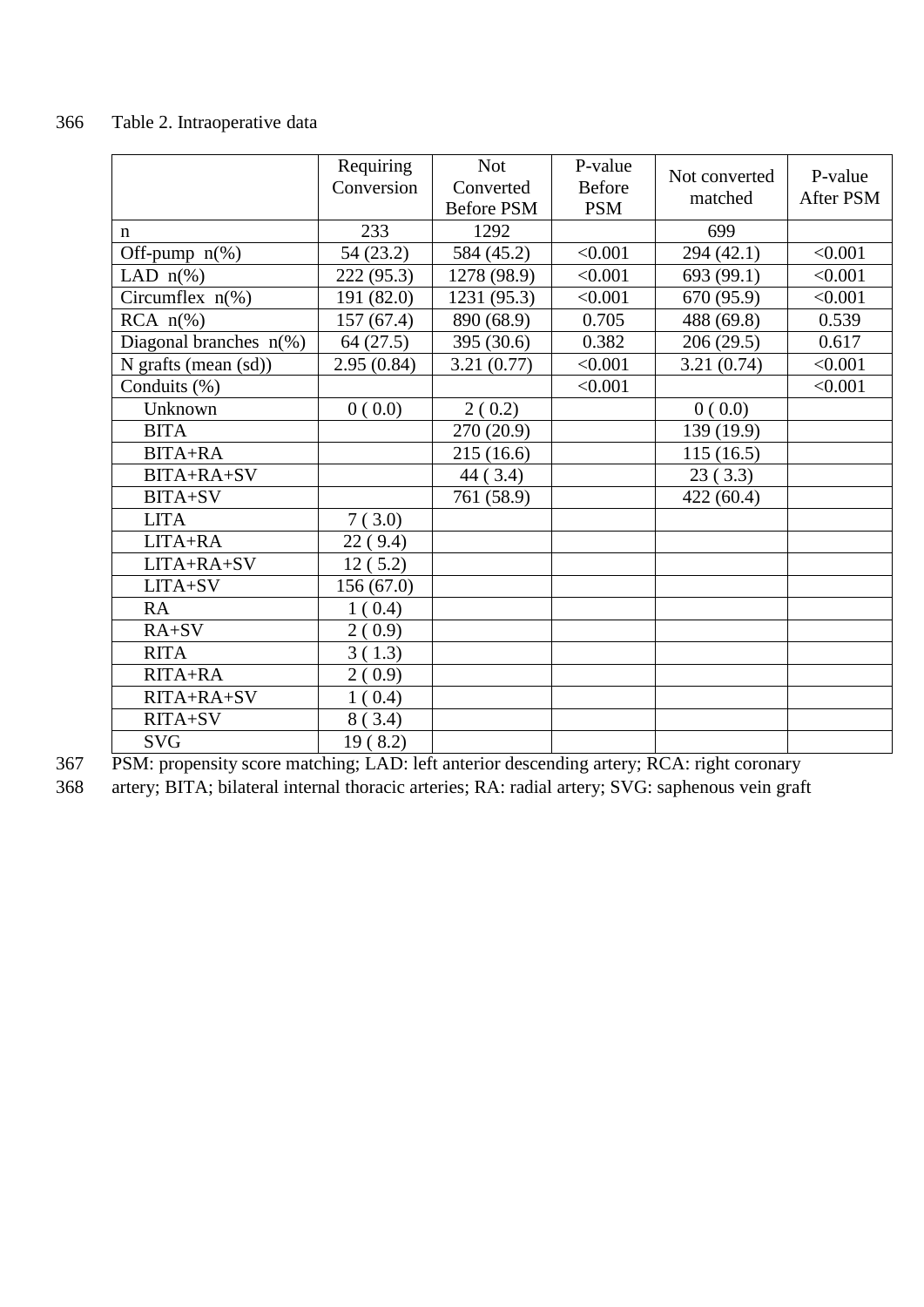# 369 Table 3. Hospital outcomes

|                                      | Requiring<br>Conversion | <b>Not</b><br>Converted<br><b>Before</b><br><b>PSM</b> | P-value<br><b>Before</b><br><b>PSM</b> | <b>Not</b><br>converted<br>matched | P-value<br>After<br><b>PSM</b> |
|--------------------------------------|-------------------------|--------------------------------------------------------|----------------------------------------|------------------------------------|--------------------------------|
| N                                    | 233                     | 1292                                                   |                                        | 699                                |                                |
| Re-exploration for bleeding $n(\%)$  | 10(4.3)                 | 47(3.6)                                                | 0.8                                    | 20(2.9)                            | 0.4                            |
| IABP insertion $n(\%)$               | 12(5.2)                 | 55 $(4.3)$                                             | 0.7                                    | 36(5.2)                            |                                |
| Renal replacement therapy $n(\%)$    | 6(2.6)                  | 85(6.6)                                                | 0.03                                   | 52(7.4)                            | 0.01                           |
| Sternal complications $n(\%)$        | 13(5.6)                 | 64(5.0)                                                | 0.8                                    | 36(5.2)                            | 0.9                            |
| Death $n\%$ )                        | 0(0.0)                  | 17(1.3)                                                | 0.2                                    | 11(1.6)                            | 0.1                            |
| $MI n(\%)$                           | 7(3.0)                  | 18(1.4)                                                | 0.1                                    | 12(1.7)                            | 0.4                            |
| $CVA n(\%)$                          | 5(2.1)                  | 13(1.0)                                                | 0.2                                    | 9(1.3)                             | 0.5                            |
| Revascularization $n$ <sup>(%)</sup> | 1(0.4)                  | 9(0.7)                                                 | 1                                      | 5(0.7)                             |                                |
| POAF $n\frac{6}{6}$                  | 69(29.6)                | 329(25.5)                                              | 0.2                                    | 208 (29.8)                         |                                |

370 PSM: propensity score matching; IABP: intra-aortic balloon pump; Myocardial infarction;

371 CVA: cerebrovascular accident; POAF: postoperative atrial fibrillation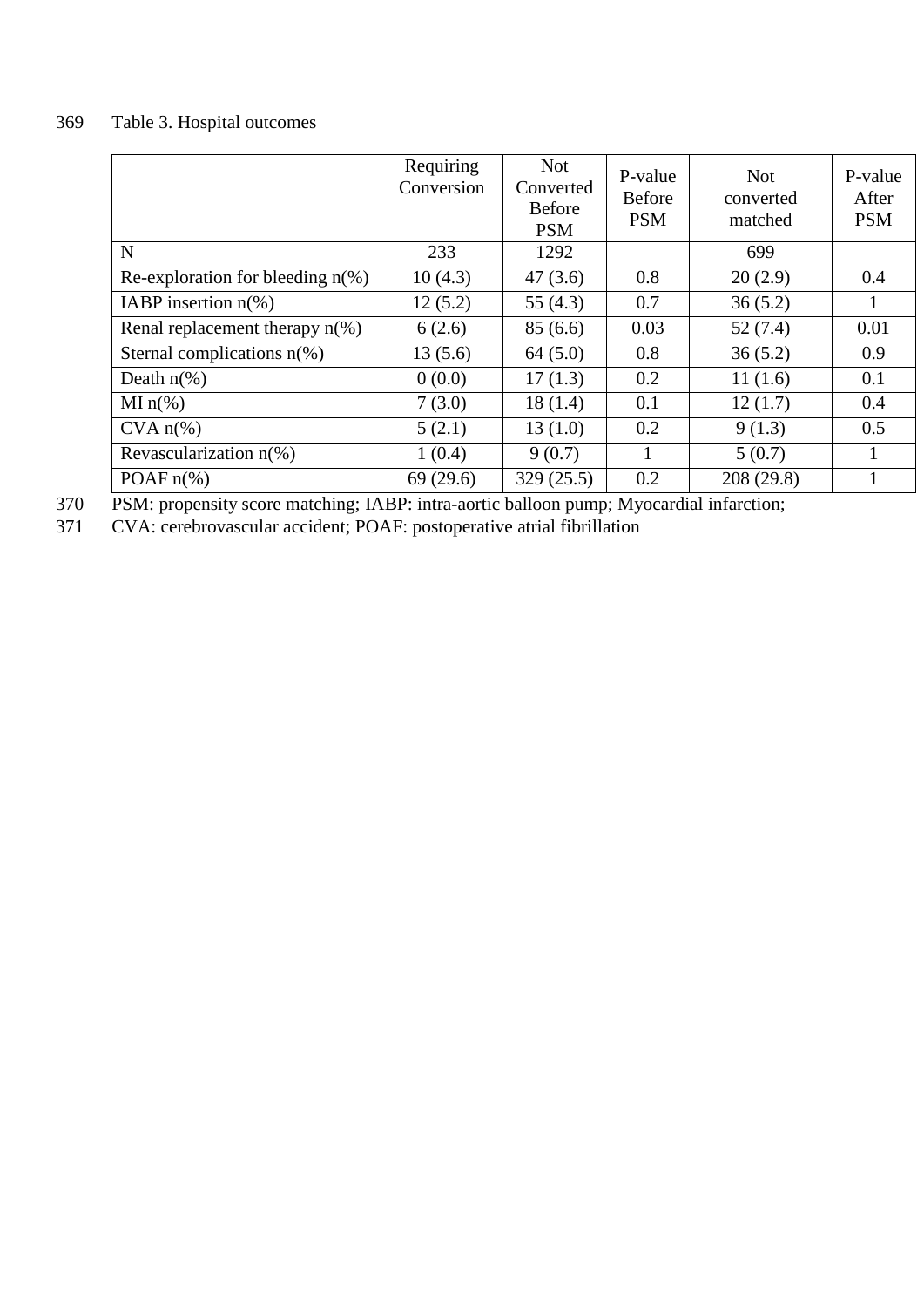# 372 Table 4. Five-year outcomes

|                      | Converted | <b>Not</b>        | P-value       | Not converted | P-value |
|----------------------|-----------|-------------------|---------------|---------------|---------|
|                      |           | Converted         | <b>Before</b> | matched       |         |
|                      |           | <b>Before PSM</b> | <b>PSM</b>    |               |         |
| $\mathbf N$          | 233       | 1292              |               | 699           |         |
| Mortality at 5 years | 27(11.9)  | 104(8.2)          | 0.08          | 58(8.4)       | 0.1     |
| MACCE at 5 years     | 39(17.1)  | 155(12.4)         | 0.03          | 90(13.2)      | 0.1     |
| cardiovascular death | 8(3.5)    | 44(3.5)           |               | 29(4.2)       | 0.7     |
| MI                   | 9(3.9)    | 42(3.3)           | 0.6           | 24(3.5)       | 0.7     |
| <b>CVA</b>           | 7(3.0)    | 31(2.4)           | 0.6           | 19(2.7)       | 0.8     |
| Revascularization    | 12(8.2)   | 81(6.4)           | 0.2           | 43(6.2)       | 0.2     |

373 PSM: propensity score matching; MACCE: major adverse cardiac and cerebrovascular events; 373<br>374<br>375

374 MI: myocardial infarction; CVA: cerebrovascular accident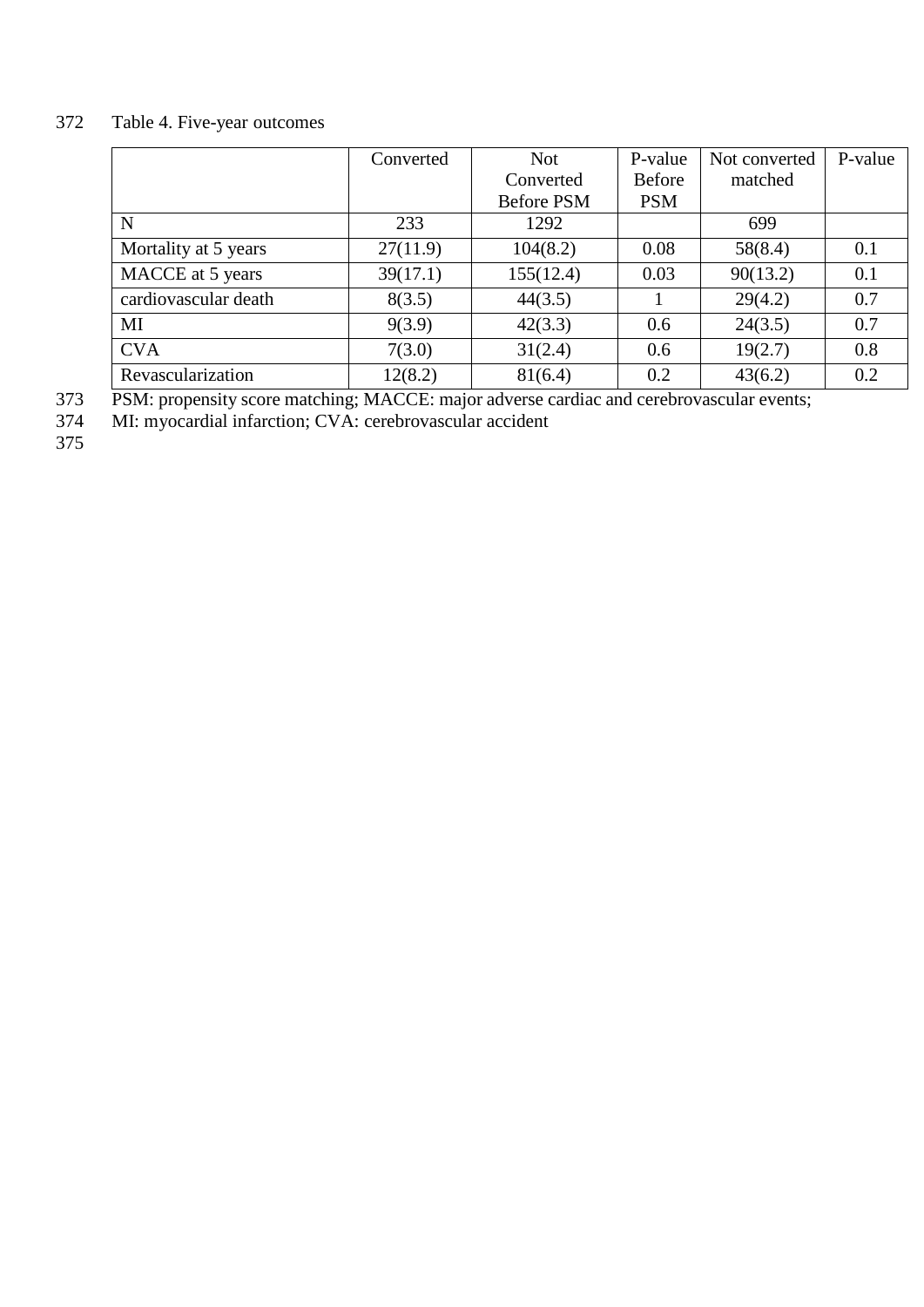- Figure Legend
- Central Picture: BITA grafts allocation and conversion in the ART (BITA: bilateral interval
- thoracic artery; SITA: single internal thoracic artery; ITA: internal thoracic artery)
- Figure 1. Scatter plot showing total number of cases initially allocated to BITA grafts
- performed by individual surgeons and relative rate of BITA conversion.
- Figure 2. Changes in standardized mean after matching (SMD: standardized mean difference;
- PSM: propensity score matching; BMI: body mass index; SBP: systolic blood pressure; DBP:
- diastolic blood pressure; COPD: chronic obstructive pulmonary disease; PVD: peripheral
- vascular disease; TIA: transient ischemic attack; CVA: cerebrovascular accident; MI:
- myocardial infarction; PCI: percutaneous coronary intervention; AF: atrial fibrillation;
- LVEF: left ventricular ejection fraction; LMD: left main disease).
- Figure 3. Cumulative incidence of mortality and major adverse cardiac and cerebrovascular
- events (MACCE) in the matched sample
- Figure 4. Cumulative incidence of cardiovascular (CV) death, myocardial infarction (MI),
- cerebrovascular accident (CVA) and revascularization in the matched sample
- Video. Skeletonised left internal thoracic artery during off-pump surgery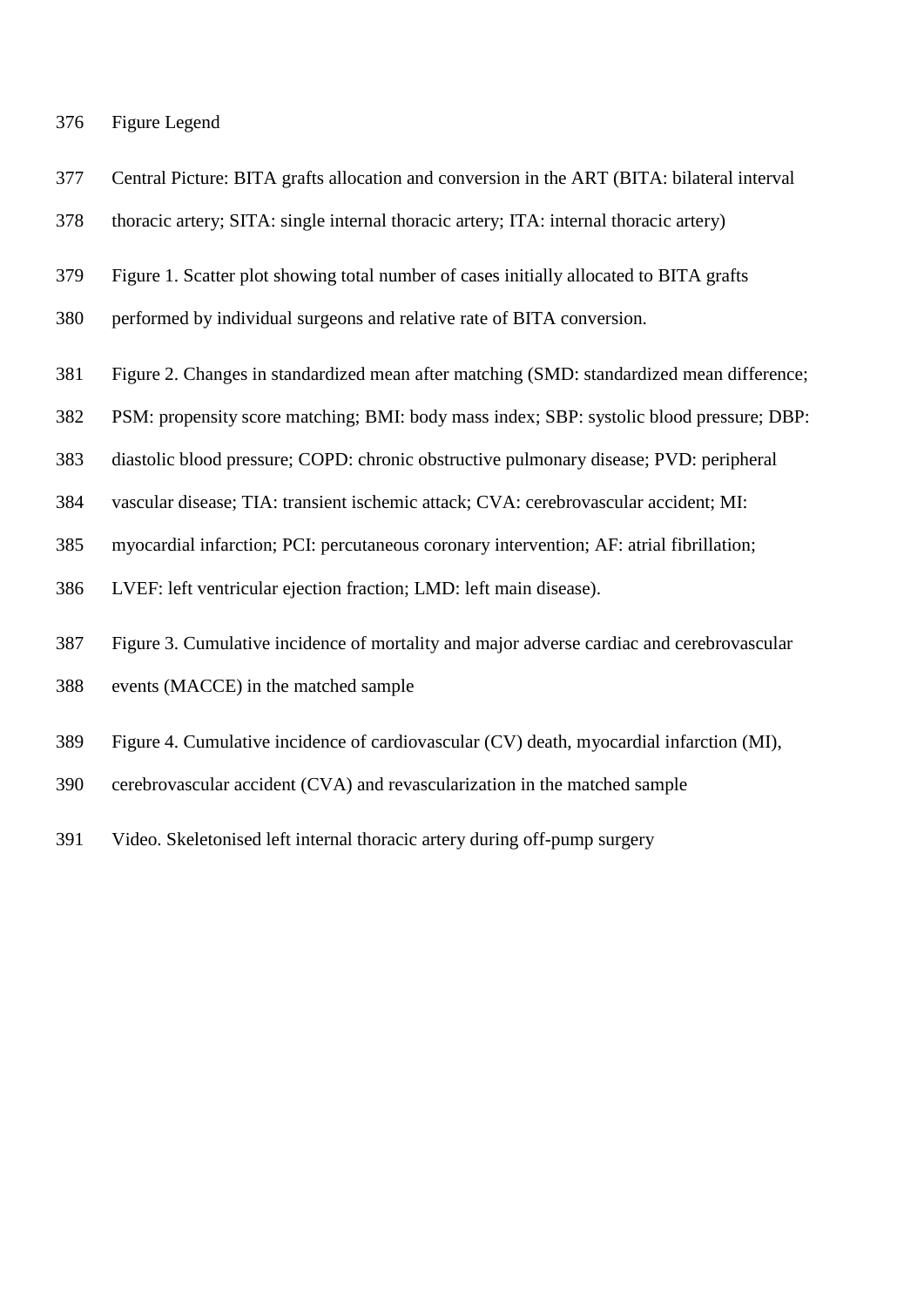- Supplementary Table 1. Number of cases performed initially allocated to bilateral interval
- thoracic artery (BITA) grafts and BITA conversion rate.

| #Surgeon       | Total number of<br>cases performed<br>initially allocated to<br><b>BITA</b> grafts | %BITA grafts conversion |
|----------------|------------------------------------------------------------------------------------|-------------------------|
| Unknow         | 67                                                                                 | 23.9%                   |
| $\mathbf{1}$   | $\mathbf{1}$                                                                       | 0.0%                    |
| $\overline{2}$ | $\mathbf{1}$                                                                       | 100.0%                  |
| 3              | $\mathbf{1}$                                                                       | 0.0%                    |
| $\overline{4}$ | $\mathbf{1}$                                                                       | 0.0%                    |
| 5              | $\mathbf{1}$                                                                       | 100.0%                  |
| 6              | 15                                                                                 | 0.0%                    |
| $\overline{7}$ | 9                                                                                  | 22.2%                   |
| 8              | 6                                                                                  | 0.0%                    |
| 9              | $\mathbf{1}$                                                                       | 100.0%                  |
| 10             | 9                                                                                  | 33.3%                   |
| 11             | $\mathbf{1}$                                                                       | 0.0%                    |
| 12             | $\mathbf{1}$                                                                       | 100.0%                  |
| 13             | $\overline{2}$                                                                     | 100.0%                  |
| 14             | $\mathbf{1}$                                                                       | 0.0%                    |
| 15             | $\mathbf{1}$                                                                       | 0.0%                    |
| 16             | 15                                                                                 | 6.7%                    |
| 17             | 5                                                                                  | 0.0%                    |
| 18             | 8                                                                                  | 0.0%                    |
| 19             | 18                                                                                 | 5.6%                    |
| 20             | 17                                                                                 | 5.9%                    |
| 21             | 15                                                                                 | 13.3%                   |
| 22             | 6                                                                                  | 33.3%                   |
| 23             | 20                                                                                 | 20.0%                   |
| 24             | 9                                                                                  | 11.1%                   |
| 25             | 15                                                                                 | 0.0%                    |
| 26             | $\overline{7}$                                                                     | 28.6%                   |
| 27             | 30                                                                                 | 30.0%                   |
| 28             | $\mathfrak{S}$                                                                     | 0.0%                    |
| 29             | 6                                                                                  | 0.0%                    |
| 30             | $8\,$                                                                              | 50.0%                   |
| 31             | $\overline{4}$                                                                     | $0.0\%$                 |
| 32             | 9                                                                                  | $0.0\%$                 |
| 33             | 15                                                                                 | 13.3%                   |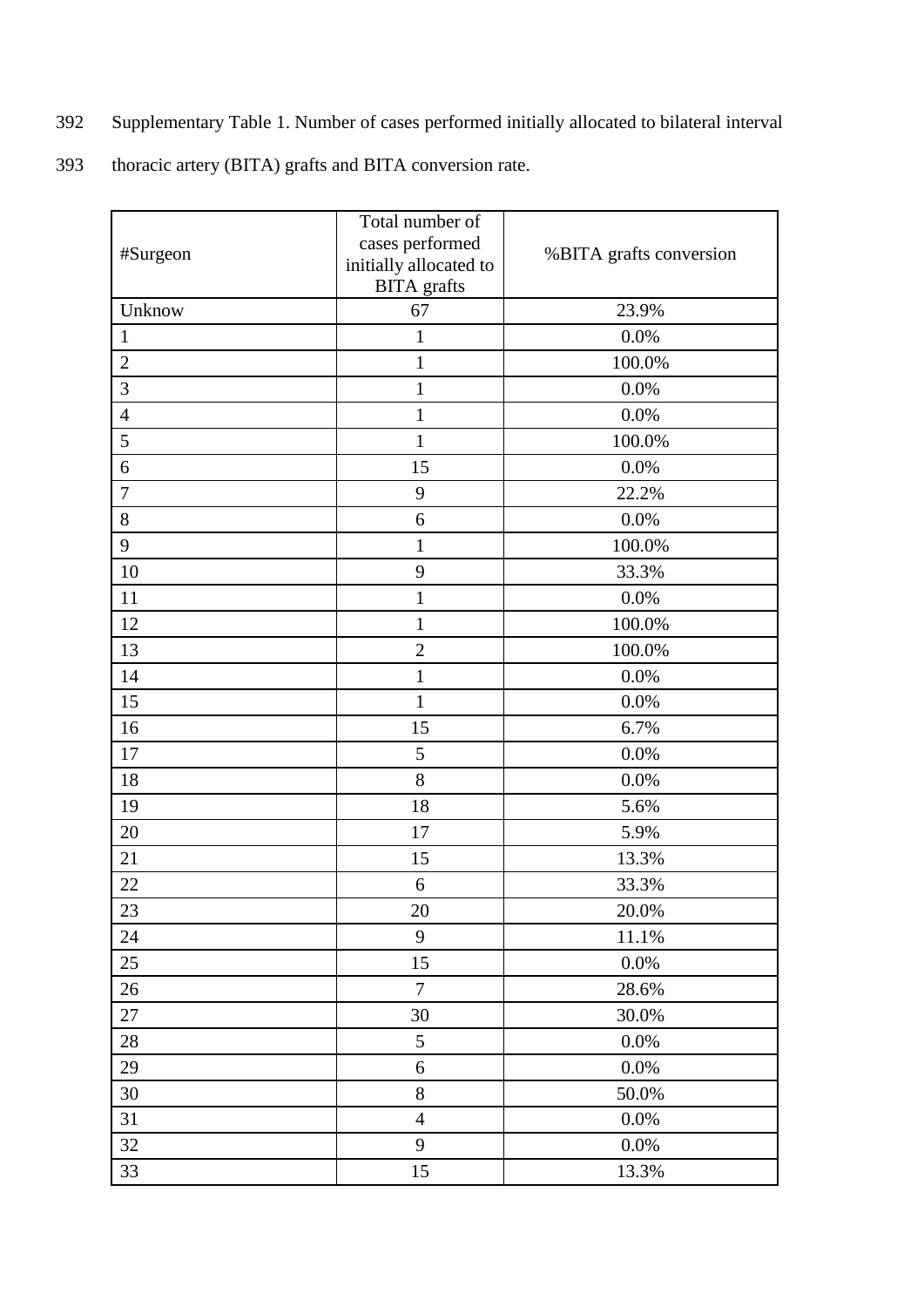| 34     | $\tau$           | $0.0\%$ |
|--------|------------------|---------|
| 35     | 40               | 10.0%   |
| $36\,$ | $\mathbf 1$      | $0.0\%$ |
| 37     | $\overline{4}$   | 25.0%   |
| 38     | 10               | 50.0%   |
| 39     | 13               | 23.1%   |
| 40     | $\boldsymbol{7}$ | 28.6%   |
| 41     | $\mathbf{1}$     | $0.0\%$ |
| 42     | $\overline{2}$   | 0.0%    |
| 43     | 12               | 16.7%   |
| 44     | $\mathbf{1}$     | $0.0\%$ |
| 45     | 12               | 41.7%   |
| 46     | $\sqrt{2}$       | $0.0\%$ |
| 47     | $\sqrt{2}$       | 0.0%    |
| 48     | $\mathbf{1}$     | 0.0%    |
| 49     | 34               | 20.6%   |
| 50     | 9                | 55.6%   |
| 51     | 24               | 8.3%    |
| $52\,$ | 15               | 26.7%   |
| 53     | 17               | 70.6%   |
| 54     | $\mathbf{1}$     | 0.0%    |
| 55     | $\sqrt{5}$       | $0.0\%$ |
| 56     | $\mathbf{1}$     | $0.0\%$ |
| 57     | 29               | 20.7%   |
| 58     | $8\,$            | 25.0%   |
| 59     | $\mathbf 1$      | $0.0\%$ |
| 60     | $\overline{4}$   | 25.0%   |
| 61     | $\overline{7}$   | 42.9%   |
| 62     | $\overline{3}$   | 0.0%    |
| 63     | $\mathbf{1}$     | 0.0%    |
| 64     | 5                | 0.0%    |
| 65     | $8\,$            | 37.5%   |
| 66     | 12               | 16.7%   |
| 67     | $\overline{2}$   | 50.0%   |
| 68     | $17\,$           | 23.5%   |
| 69     | 28               | 3.6%    |
| 70     | 14               | 21.4%   |
| 71     | $\mathbf 1$      | 100.0%  |
| 72     | $\overline{4}$   | $0.0\%$ |
| 73     | $\overline{2}$   | $0.0\%$ |
| 74     | 29               | 10.3%   |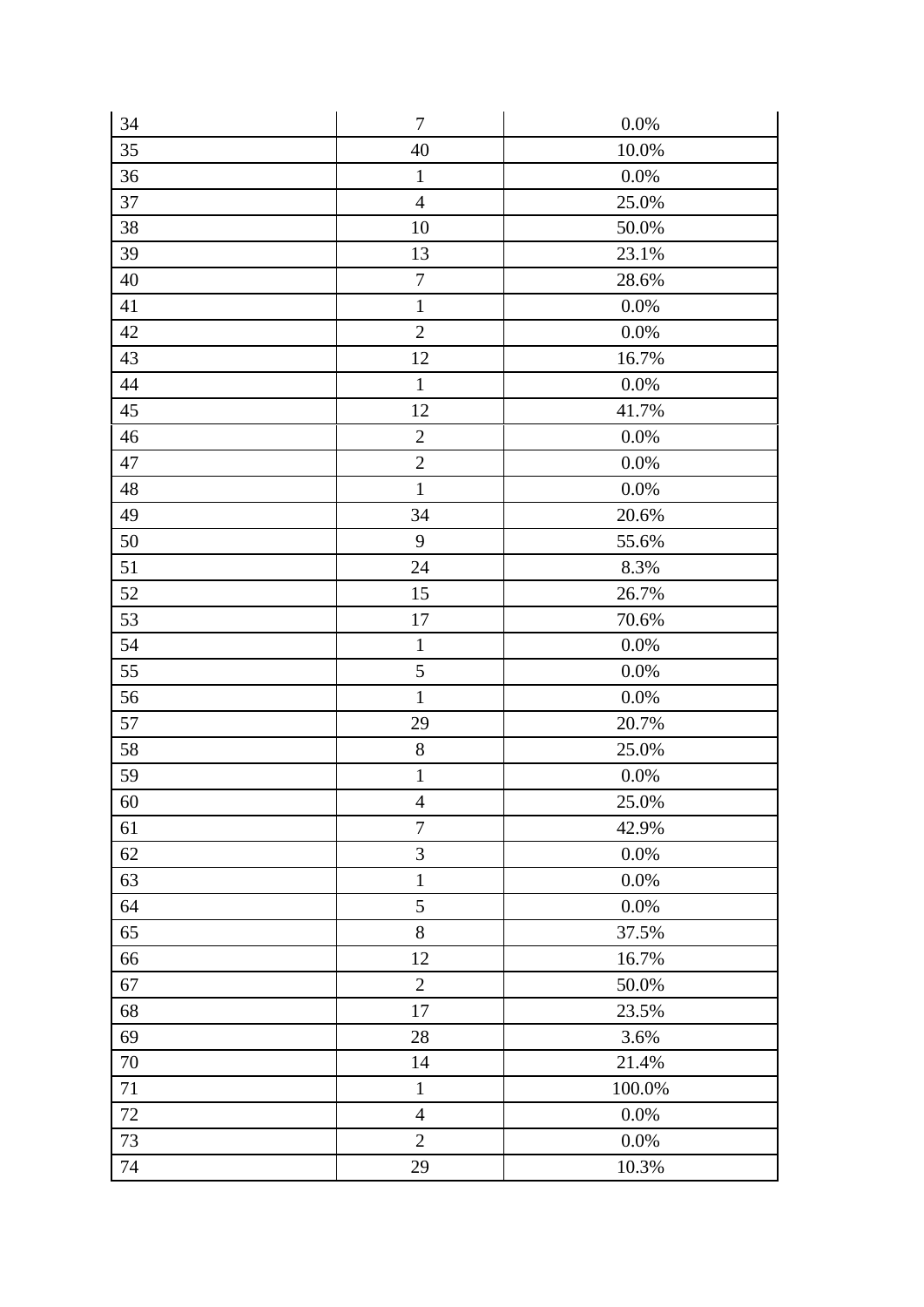| 75     | 41             | $0.0\%$ |
|--------|----------------|---------|
| 76     | 18             | 38.9%   |
| $77\,$ | 22             | 31.8%   |
| 78     | $\overline{4}$ | 25.0%   |
| 79     | 3              | 100.0%  |
| 80     | $\mathbf{1}$   | $0.0\%$ |
| 81     | 33             | 6.1%    |
| 82     | $\overline{4}$ | $0.0\%$ |
| 83     | $\mathbf 1$    | 0.0%    |
| 84     | 9              | 0.0%    |
| 85     | $\mathbf{1}$   | 0.0%    |
| 86     | 16             | 0.0%    |
| 87     | $\,1\,$        | 0.0%    |
| 88     | $\mathbf 1$    | 0.0%    |
| 89     | $\overline{2}$ | 50.0%   |
| 90     | 16             | 6.3%    |
| 91     | 11             | 54.5%   |
| 92     | 19             | 21.1%   |
| 93     | 3              | 33.3%   |
| 94     | 19             | 42.1%   |
| 95     | $\mathbf{1}$   | 100.0%  |
| 96     | $\overline{4}$ | 0.0%    |
| 97     | $\mathbf{1}$   | 100.0%  |
| 98     | $\mathbf 1$    | 0.0%    |
| 99     | 18             | 5.6%    |
| 100    | $22\,$         | 13.6%   |
| 101    | $\overline{2}$ | 0.0%    |
| 102    | $\overline{2}$ | 0.0%    |
| 103    | $8\,$          | 0.0%    |
| 104    | 33             | 0.0%    |
| 105    | $\mathbf{1}$   | 0.0%    |
| 106    | 12             | 16.7%   |
| 107    | 12             | 8.3%    |
| 108    | 3              | 0.0%    |
| 109    | $\overline{4}$ | 100.0%  |
| 110    | $\mathbf{1}$   | 0.0%    |
| 111    | $\overline{2}$ | 100.0%  |
| 112    | $22\,$         | 18.2%   |
| 113    | $\overline{4}$ | 0.0%    |
| 114    | 10             | 10.0%   |
| 115    | $\sqrt{2}$     | $0.0\%$ |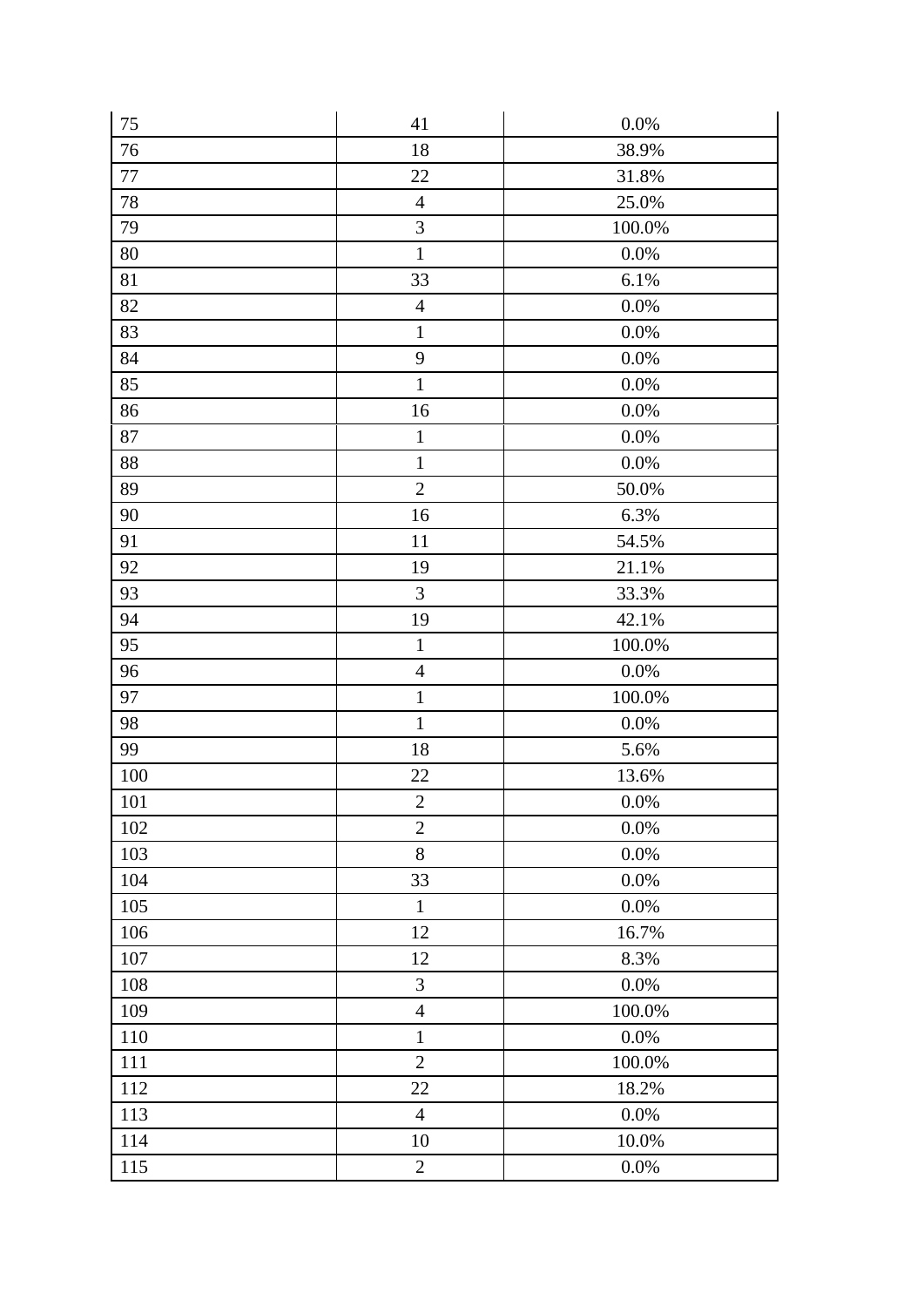| 116 | $\overline{2}$ | 0.0%   |
|-----|----------------|--------|
| 117 | $\mathbf{1}$   | 0.0%   |
| 118 | 211            | 1.9%   |
| 119 | $\mathbf{1}$   | 0.0%   |
| 120 | 16             | 25.0%  |
| 121 | $\mathbf{1}$   | 0.0%   |
| 122 | 15             | 33.3%  |
| 123 | 8              | 0.0%   |
| 124 | 3              | 0.0%   |
| 125 | $\mathbf{1}$   | 100.0% |
| 126 | 11             | 9.1%   |
| 127 | 3              | 0.0%   |
| 128 | $\mathbf{1}$   | 0.0%   |
| 129 | 33             | 15.2%  |
| 130 | 99             | 13.1%  |
| 131 | 3              | 33.3%  |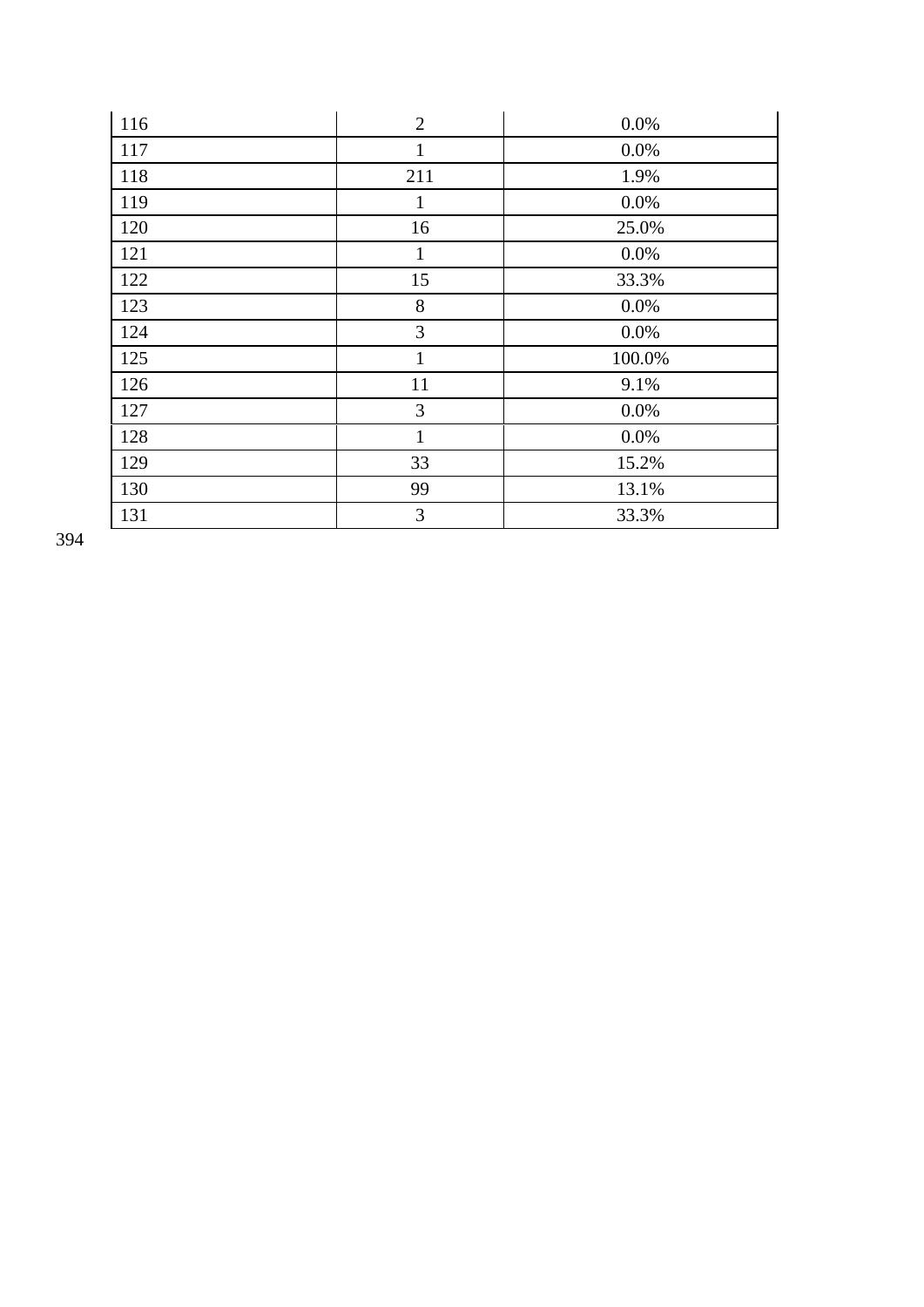|                                | High risk for<br>sternal<br>complication | At least 1<br>ITA not<br>suitable | Target<br>not suitable     | Other<br>cardiac<br>pathologies | Justification<br>not provided | Time<br>constrain | Unstable<br>during ITA<br>harvesting |
|--------------------------------|------------------------------------------|-----------------------------------|----------------------------|---------------------------------|-------------------------------|-------------------|--------------------------------------|
| ${\bf N}$                      | 38                                       | 77                                | 44                         | 6                               | 43                            | 6                 | 19                                   |
| Age (mean $(sd)$ )             | 65.01 (8.87)                             | 65.59(8.19)                       | 65.64 (9.39)               | 68.88 (8.63)                    | 64.43(8.63)                   | 64.44 (8.29)      | 65.76 (8.68)                         |
| Female $n$ <sup>(%)</sup>      | 7(18.4)                                  | 16(20.8)                          | 12(27.3)                   | 0(0.0)                          | 10(23.3)                      | 0(0.0)            | 2(10.5)                              |
| BMI (mean (sd))                | 30.21 (4.28)                             | 27.51(3.25)                       | 28.82(3.11)                | 27.91 (2.60)                    | 29.53 (4.01)                  | 29.10 (2.85)      | 28.54(4.61)                          |
| SBP (mean (sd))                | 132(15)                                  | 131 (20)                          | 134 (19)                   | 129(15)                         | 130(16)                       | 140(12)           | 131(17)                              |
| DBP (mean $(sd)$ )             | 78 (10)                                  | 74(10)                            | 75(10)                     | 81(11)                          | 74(13)                        | 80(15)            | 74(10)                               |
| Creatinine (mmol/L)            | 97.49 (23.50)                            | 94.27 (18.31)                     | $\overline{99.48}$ (25.05) | 100.08 (25.67)                  | 92.51 (18.37)                 | 89.00 (11.47)     | $\overline{9}3.85(20.55)$            |
| NYHA III/IV $n$ <sup>(%)</sup> | 4(10.5)                                  | 17(22.1)                          | 6(13.6)                    | 2(33.3)                         | 8(18.6)                       | 2(33.3)           | 3(15.8)                              |
| Unstable angina $n$ (%)        | 1(2.6)                                   | 6(7.8)                            | 3(6.8)                     | 1(16.7)                         | 1(2.3)                        | 0(0.0)            | 2(10.5)                              |
| <b>Treated Hypertension</b>    | 29(76.3)                                 | 53 (68.8)                         | 33(75.0)                   | 6(100.0)                        | 32(74.4)                      | 6(100.0)          | 18(94.7)                             |
| Treated Hyperlipaemia          | 38 (100.0)                               | 73 (94.8)                         | 42(95.5)                   | 6(100.0)                        | 39 (90.7)                     | 6(100.0)          | 18(94.7)                             |
| Diabetes $n$ <sup>(%)</sup>    |                                          |                                   |                            |                                 |                               |                   |                                      |
| N <sub>o</sub>                 | 24(63.2)                                 | 56 (72.7)                         | 30(68.2)                   | 4(66.7)                         | 29(67.4)                      | 4(66.7)           | 18(94.7)                             |
| On insulin                     | 3(7.9)                                   | 9(11.7)                           | 2(4.5)                     | 0(0.0)                          | 3(7.0)                        | 0(0.0)            | 0(0.0)                               |
| Oral                           | 11(28.9)                                 | 12(15.6)                          | 12(27.3)                   | 2(33.3)                         | 11(25.6)                      | 2(33.3)           | 1(5.3)                               |
| Smoking $n$ <sup>(%)</sup>     |                                          |                                   |                            |                                 |                               |                   |                                      |
| Current                        | 6(15.8)                                  | 7(9.1)                            | 7(15.9)                    | 1(16.7)                         | 7(16.3)                       | 1(16.7)           | 3(15.8)                              |
| Ex                             | 18 (47.4)                                | 46(59.7)                          | 24(54.5)                   | 2(33.3)                         | 22(51.2)                      | 4(66.7)           | 13(68.4)                             |
| Never                          | 14(36.8)                                 | 24(31.2)                          | 13(29.5)                   | 3(50.0)                         | 14(32.6)                      | 1(16.7)           | 3(15.8)                              |
| COPD $n$ <sup>(%)</sup>        | 3(7.9)                                   | 4(5.2)                            | 1(2.3)                     | 0(0.0)                          | 4(9.3)                        | 0(0.0)            | 1(5.3)                               |
| Asthma $n$ <sup>(%)</sup>      | 3(7.9)                                   | 1(1.3)                            | 0(0.0)                     | 1(16.7)                         | 6(14.0)                       | 0(0.0)            | 0(0.0)                               |
| PVD $n$ <sup>(%)</sup>         | 4(10.5)                                  | 5(6.5)                            | 1(2.3)                     | 1(16.7)                         | 4(9.3)                        | 0(0.0)            | 2(10.5)                              |

Supplementary Table 2. Baseline characteristics according to cause of bilateral interval thoracic artery (BITA) grafts conversion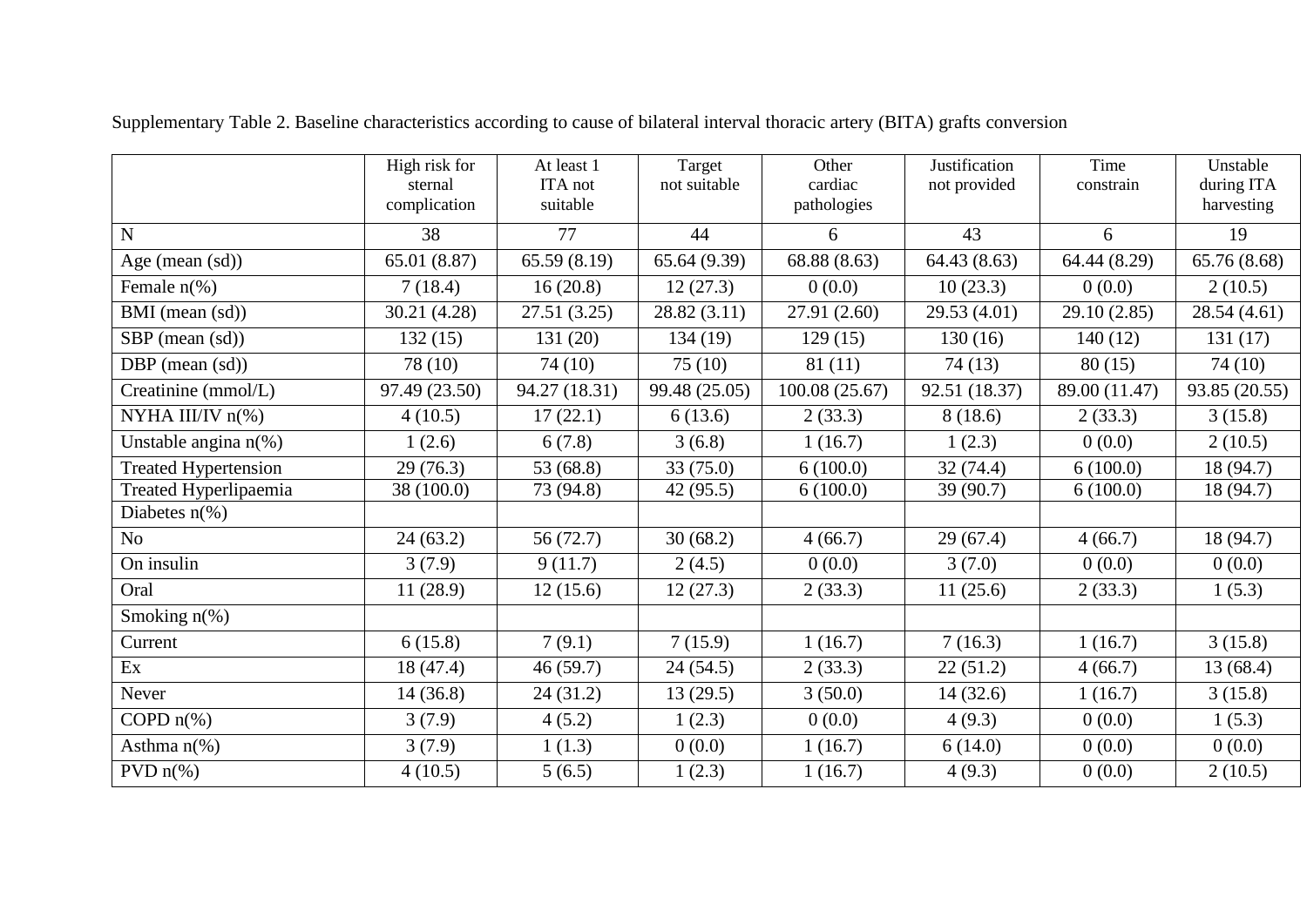| TIA $n\%$ )            | 2(5.3)   | 3(3.9)    | 3(6.8)   | 0(0.0)  | 0(0.0)   | 0(0.0)  | 0(0.0)   |
|------------------------|----------|-----------|----------|---------|----------|---------|----------|
| $CVA n(\%)$            | 1(2.6)   | 1(1.3)    | 1(2.3)   | 1(16.7) | 0(0.0)   | 0(0.0)  | 1(5.3)   |
| $MI n(\%)$             | 13(34.2) | 38(49.4)  | 21(47.7) | 2(33.3) | 21(48.8) | 2(33.3) | 7(36.8)  |
| PCI $n$ <sup>(%)</sup> | 14(36.8) | 10(13.0)  | 9(20.5)  | 1(16.7) | 2(4.7)   | 0(0.0)  | 4(21.1)  |
| Preop AF pre $n(\%)$   | 2(5.3)   | 1(1.3)    | 0(0.0)   | 0(0.0)  | 1(2.3)   | 0(0.0)  | 0(0.0)   |
| LVEF\_pre $(\% )$      |          |           |          |         |          |         |          |
| $\geq$ 50% (good)      | 31(81.6) | 52(67.5)  | 30(68.2) | 3(50.0) | 31(72.1) | 4(66.7) | 10(52.6) |
| 31-49% (moderate)      | 6(15.8)  | 24(31.2)  | 12(27.3) | 3(50.0) | 12(27.9) | 2(33.3) | 8(42.1)  |
| $\leq$ 30% (poor)      | 1(2.6)   | 1(1.3)    | 2(4.5)   | 0(0.0)  | 0(0.0)   | 0(0.0)  | 1(5.3)   |
| LMD $n\%$ )            | 7(18.4)  | 14 (18.2) | 7(15.9)  | 1(16.7) | 5(11.6)  | 3(50.0) | 3(15.8)  |

ITA: internal thoracic artery; BMI: body mass index; SBP: systolic blood pressure; DBP: diastolic blood pressure; COPD: chronic obstructive pulmonary disease; PVD: peripheral vascular disease; TIA: transient ischemic attack; CVA: cerebrovascular accident; MI: myocardial infarction; PCI: percutaneous coronary intervention; AF: atrial fibrillation; LVEF: left ventricular ejection fraction; LMD: left main disease.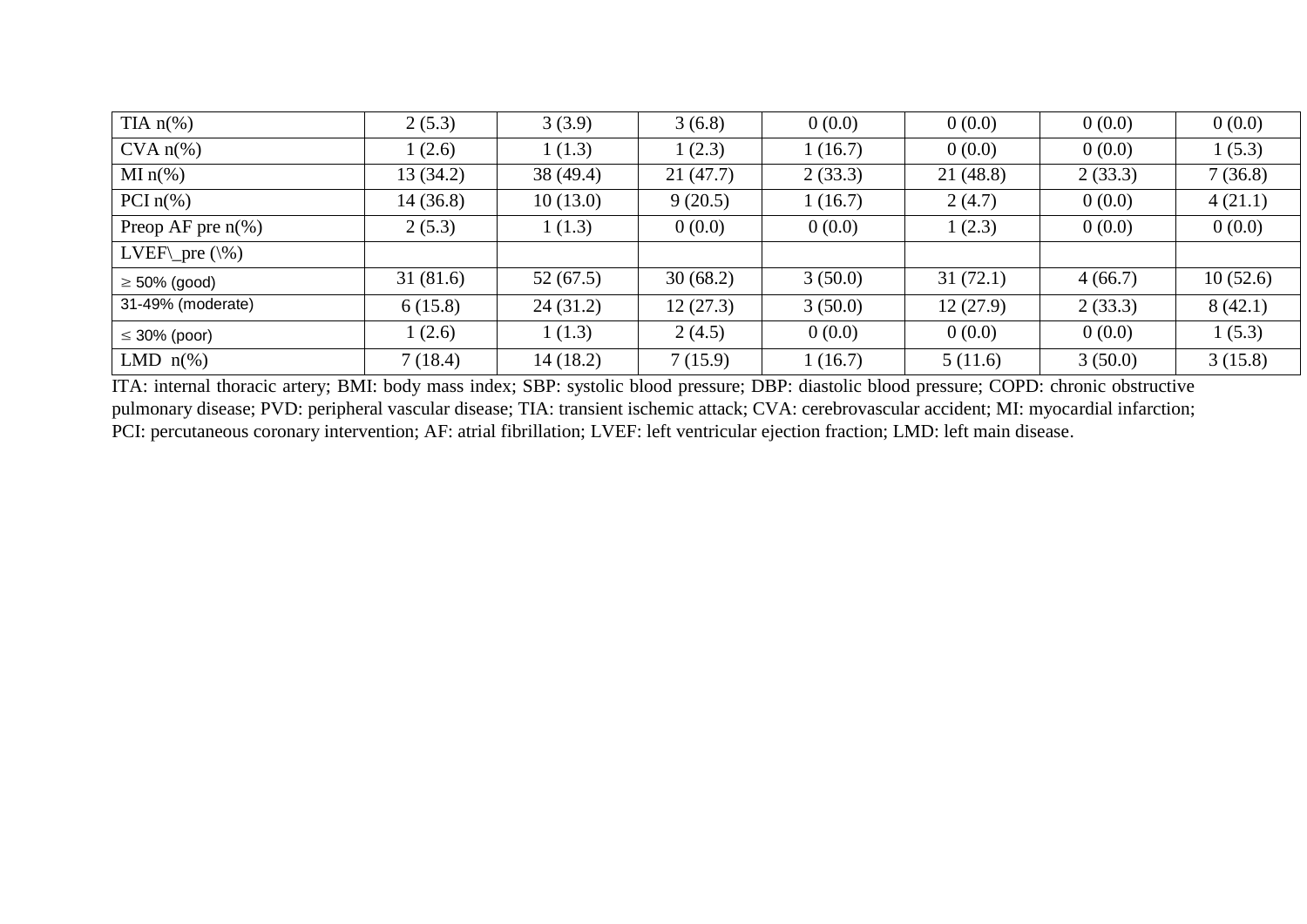|                                      | High risk for | At least 1 | Target       | Other       | Justification | Time       | Unstable   |
|--------------------------------------|---------------|------------|--------------|-------------|---------------|------------|------------|
|                                      | sternal       | ITA not    | not suitable | cardiac     | not provided  | constrain  | during ITA |
|                                      | complication  | suitable   |              | pathologies |               |            | harvesting |
| n                                    | 38            | 77         | 44           | 6           | 43            | 6          | 19         |
| Off-pump $n$ (%)                     | 4(10.5)       | 23(29.9)   | 15(34.1)     | 1(16.7)     | 9(20.9)       | 0(0.0)     | 2(10.5)    |
| LAD $n\%$ )                          | 37 (97.4)     | 76 (98.7)  | 37(84.1)     | 5(83.3)     | 43(100.0)     | 6(100.0)   | 18 (94.7)  |
| Circumflex $n(\%)$                   | 37 (97.4)     | 70 (90.9)  | 25(56.8)     | 5(83.3)     | 33(76.7)      | 6(100.0)   | 15(78.9)   |
| $RCA \; n(\%)$                       | 24(63.2)      | 52(67.5)   | 31(70.5)     | 3(50.0)     | 26(60.5)      | 6(100.0)   | 15(78.9)   |
| Diagonal branches $n$ <sup>(%)</sup> | 12(31.6)      | 22(28.6)   | 7(15.9)      | 1(16.7)     | 14(32.6)      | 2(33.3)    | 6(31.6)    |
| $N$ grafts (mean (sd))               | 3.03(0.79)    | 3.04(0.77) | 2.52(0.90)   | 2.83(1.47)  | 3.00(0.82)    | 3.50(0.55) | 3.16(0.76) |
| Conduits (%)                         |               |            |              |             |               |            |            |
| <b>LITA</b>                          | 0(0.0)        | 0(0.0)     | 4(9.1)       | 1(16.7)     | 2(4.7)        | 0(0.0)     | 0(0.0)     |
| LITA+RA                              | 2(5.3)        | 3(3.9)     | 4(9.1)       | 0(0.0)      | 13(30.2)      | 0(0.0)     | 0(0.0)     |
| LITA+RA+SV                           | 5(13.2)       | 1(1.3)     | 1(2.3)       | 0(0.0)      | 4(9.3)        | 0(0.0)     | 1(5.3)     |
| LITA+SV                              | 30 (78.9)     | 48(62.3)   | 32(72.7)     | 5(83.3)     | 21(48.8)      | 5(83.3)    | 15(78.9)   |
| RA                                   | 0(0.0)        | 0(0.0)     | 1(2.3)       | 0(0.0)      | 0(0.0)        | 0(0.0)     | 0(0.0)     |
| $RA+SV$                              | 0(0.0)        | 2(2.6)     | 0(0.0)       | 0(0.0)      | 0(0.0)        | 0(0.0)     | 0(0.0)     |
| <b>RITA</b>                          | 0(0.0)        | 1(1.3)     | 2(4.5)       | 0(0.0)      | 0(0.0)        | 0(0.0)     | 0(0.0)     |
| RITA+RA                              | 0(0.0)        | 1(1.3)     | 0(0.0)       | 0(0.0)      | 1(2.3)        | 0(0.0)     | 0(0.0)     |
| RITA+RA+SV                           | 0(0.0)        | 1(1.3)     | 0(0.0)       | 0(0.0)      | 0(0.0)        | 0(0.0)     | 0(0.0)     |
| RITA+SV                              | 0(0.0)        | 6(7.8)     | 0(0.0)       | 0(0.0)      | 1(2.3)        | 1(16.7)    | 0(0.0)     |
| <b>SVG</b>                           | 1(2.6)        | 14(18.2)   | 0(0.0)       | 0(0.0)      | 1(2.3)        | 0(0.0)     | 3(15.8)    |

Supplementary Table 3. Operative data according to cause of bilateral interval thoracic artery (BITA) grafts conversion.

ITA: internal thoracic artery; LAD: left anterior descending artery; RCA: right coronary artery; BITA; bilateral internal thoracic arteries; RA: radial artery; SVG: saphenous vein graft